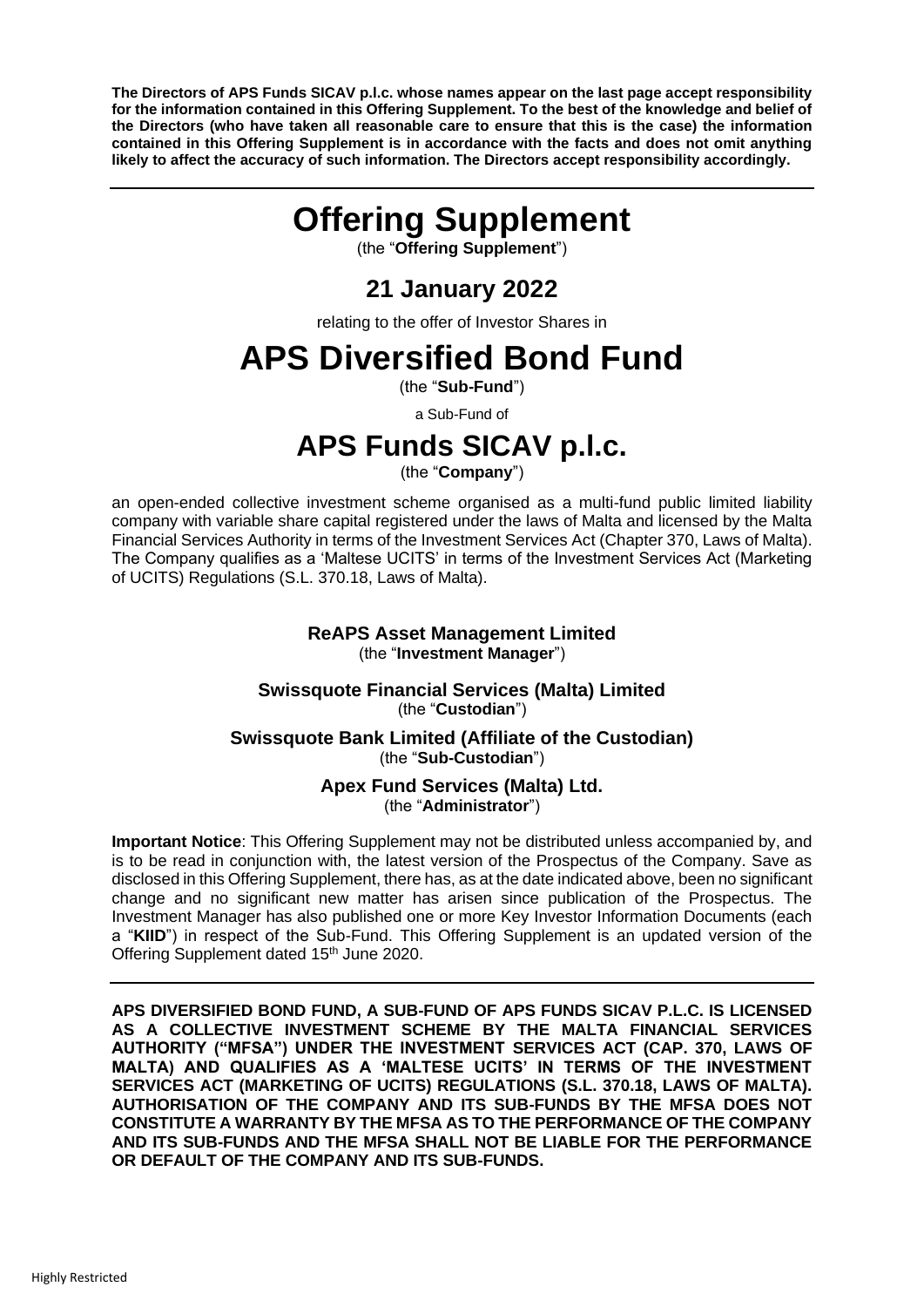# **Contents**

<span id="page-1-0"></span>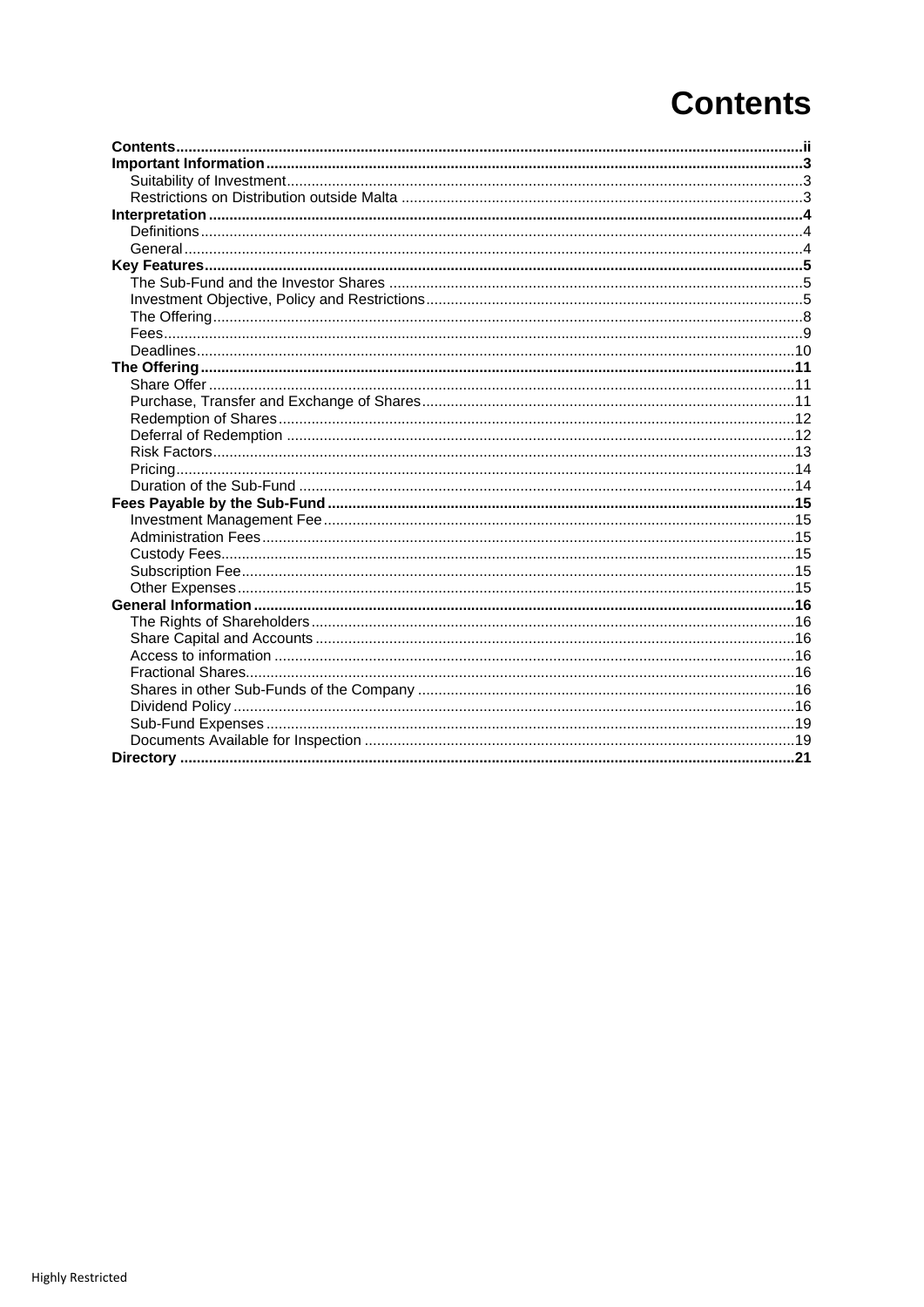# **Important Information**

<span id="page-2-0"></span>**BEFORE PURCHASING ANY INVESTOR SHARES IN THE SUB-FUND DESCRIBED IN THIS OFFERING SUPPLEMENT, YOU SHOULD MAKE SURE THAT YOU FULLY UNDERSTAND THE NATURE OF THIS INVESTMENT, THE RISKS ASSOCIATED WITH IT AND YOUR OWN PERSONAL CIRCUMSTANCES. IF YOU ARE NOT CERTAIN ABOUT THE CONTENTS OF THIS OFFERING SUPPLEMENT, YOU SHOULD SEEK THE ADVICE OF A SUITABLY QUALIFIED ADVISOR. YOU SHOULD ALSO REFER TO THE LATEST VERSION OF THE PROSPECTUS WHICH ACCOMPANIES THIS OFFERING SUPPLEMENT AND WHICH DESCRIBES THE COMPANY AND PROVIDES GENERAL INFORMATION ABOUT OFFERS OF INVESTOR SHARES IN THE COMPANY. YOU SHOULD NOT TAKE ANY ACTION IN CONNECTION WITH THIS OFFER OF INVESTOR SHARES UNLESS YOU HAVE RECEIVED A COPY OF THE PROSPECTUS.**

**SUBSCRIPTIONS MAY BE MADE IN THE FORM OF LUMP SUM INVESTMENTS OR VIA THE MONTHLY INVESTMENT PLAN.** 

# <span id="page-2-1"></span>**Suitability of Investment**

Before investing in the Sub-Fund, you should inform yourself how you could be affected by: (a) any possible tax consequences; (b) any legal and regulatory requirements; (c) any applicable foreign exchange restrictions or exchange control requirements; (d) any governmental or other consents or formalities that you might require or otherwise encounter under the laws of your country of citizenship, residence or domicile and which might affect your acquisition, holding or disposal of Investor Shares or receipt by you of income from such Investor Shares.

The value of the Investor Shares will fluctuate, and there is no guarantee that you will make a profit, or that you will not make a loss, on your investment. Refer also to the Section of the Prospectus entitled "Risk Factors". The Risk Factors outlined in the Prospectus are sufficiently exhaustive to also cater for any specific risks which may apply for an investment in the Sub-Fund.

An investment in the Investor Shares by you is best undertaken after you are satisfied, possibly after obtaining advice from a suitably qualified advisor, that you have properly assessed the merits and risks associated with the investment and that your financial resources are adequate to enable you to bear any potential losses that may arise. The contents of this Offering Supplement and of the Prospectus are not intended to contain, and should not be regarded as containing, advice relating to taxation, legal advice, investment advice or any other matter.

# <span id="page-2-2"></span>**Restrictions on Distribution outside Malta**

The offer of Investor Shares pursuant to this Offering Supplement is deemed to be an offer of securities to the public in terms of the Companies Act, however, the distribution of this Offering Supplement, the Prospectus, the KIID and the offering of Investor Shares may be restricted in other jurisdictions. This Offering Supplement does not constitute, and may not be used for the purposes of, an offer or solicitation to anyone in any jurisdiction in which such offer or solicitation is not authorised, or to any person to whom it is unlawful to make such offer or solicitation. Persons to whose attention this Offering Supplement may come are required to inform themselves about, and to observe, such restrictions.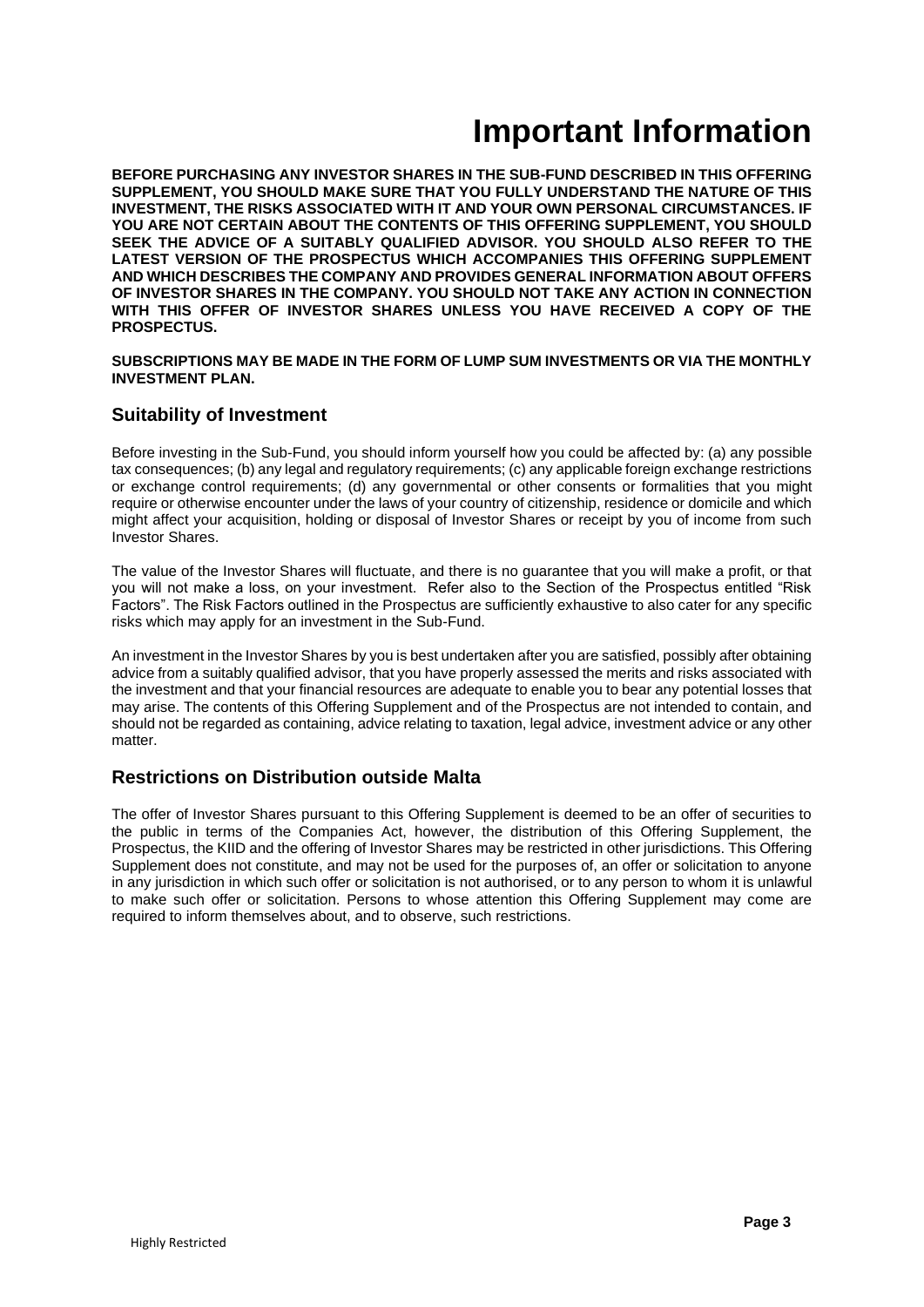# **Interpretation**

# <span id="page-3-1"></span><span id="page-3-0"></span>**Definitions**

Terms used in this Offering Supplement shall, unless otherwise defined or the context otherwise requires, have the same meaning as those defined in the Prospectus.

In this Offering Supplement, the following words shall have the meanings set opposite them:

| <b>Business Day</b>             | Any day that is not a Saturday or a Sunday and not a public or bank<br>holiday in Malta. The Board may under the Prospectus determine<br>additional Business Days for any particular year. |
|---------------------------------|--------------------------------------------------------------------------------------------------------------------------------------------------------------------------------------------|
| <b>Investor Shares</b>          | Five Classes of Investor Shares in the Sub-Fund:                                                                                                                                           |
|                                 | Class A EUR Accumulator Shares<br><b>Class B EUR Distributor Shares</b><br><b>Class C EUR Accumulator Shares</b><br>Class D EUR Distributor Shares<br>Class G GBP Distributor Shares       |
| <b>Monthly Subscription Day</b> | On the last Subscription Day of each calendar month.                                                                                                                                       |
| <b>Redemption Day</b>           | Unless otherwise determined by the Directors, Wednesday of every week.<br>Where Wednesday is not a Business Day, the Redemption Day shall be<br>the following Business Day.                |
| <b>Redemption Price</b>         | The price at which Investor Shares shall be redeemed, which shall be<br>equivalent to the NAV per Share at the Valuation Day on the relevant<br>Redemption Day.                            |
| <b>Subscription Day</b>         | Unless otherwise determined by the Directors, Wednesday of every week.<br>Where Wednesday is not a Business Day, the Subscription Day shall be<br>the following Business Day.              |
| <b>Subscription Price</b>       | The price at which Investor Shares may be acquired, which shall be<br>equivalent to the NAV per Share at the Valuation Day on the relevant<br>Subscription Day.                            |
| <b>Valuation Day</b>            | The Business Day immediately preceding a Subscription Day and/or a<br>Redemption Day and such other day as the Directors may from time to<br>time determine.                               |
| General                         |                                                                                                                                                                                            |

<span id="page-3-2"></span>This Offering Supplement shall, in addition, be subject to the same rules of interpretation as those set out in the Prospectus. Please see the Section of the Prospectus entitled "**Interpretation**" for further details.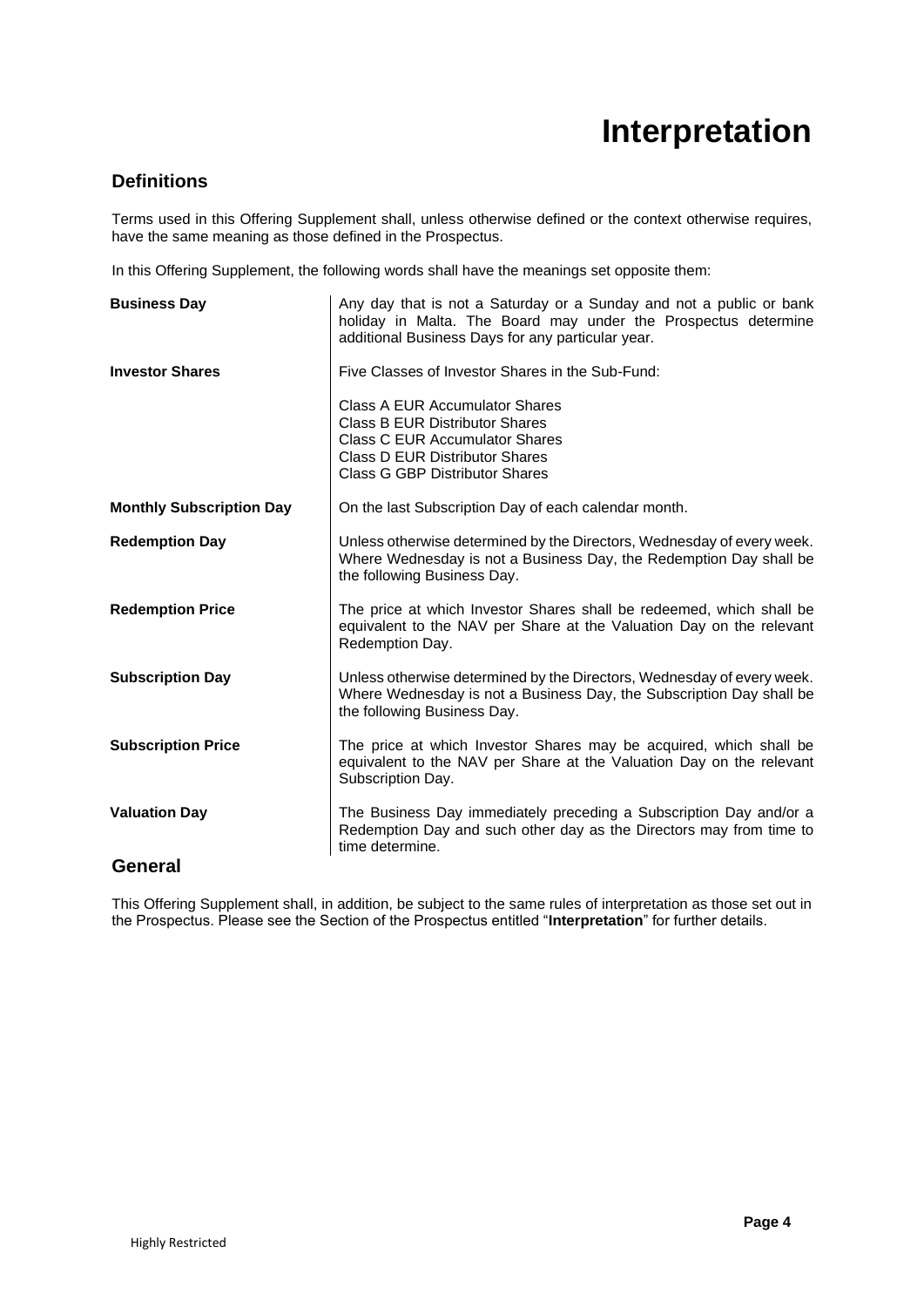# **Key Features**

# <span id="page-4-1"></span><span id="page-4-0"></span>**The Sub-Fund and the Investor Shares**

| Name of the Sub-Fund               | <b>APS Diversified Bond Fund</b>                                                                                                                                                                                                                                                                                              |
|------------------------------------|-------------------------------------------------------------------------------------------------------------------------------------------------------------------------------------------------------------------------------------------------------------------------------------------------------------------------------|
| Segregation                        | The Sub-Fund is a segregated portfolio whose assets and liabilities are<br>to be treated as a patrimony separate from the assets and liabilities of<br>each other sub-fund and of the Company. The Classes of the Sub-Fund<br>do not constitute segregated portfolios. Please refer to the Prospectus<br>for further details. |
| <b>Classes of Investor Shares</b>  | The Sub-Fund is comprised of five Classes of Investor Shares:                                                                                                                                                                                                                                                                 |
|                                    | <b>Class A EUR Accumulator Shares</b><br><b>Class B EUR Distributor Shares</b><br><b>Class C EUR Accumulator Shares</b><br><b>Class D EUR Distributor Shares</b><br><b>Class G GBP Distributor Shares</b>                                                                                                                     |
| <b>Base Currency</b>               | Class A EUR Accumulator Shares: EUR<br>Class B EUR Distributor Shares: EUR<br>Class C EUR Accumulator Shares: EUR<br>Class D EUR Distributor Shares: EUR<br>Class G GBP Distributor Shares: GBP                                                                                                                               |
| <b>Reference Currency</b>          | The base currency of the Sub-Fund is Euro.                                                                                                                                                                                                                                                                                    |
| <b>Eligibility for Investment</b>  | The Class A EUR Accumulator Shares, the Class B EUR Distributor<br>Shares, Class C EUR Accumulator Shares, the Class D EUR Distributor<br>Shares and the Class G GBP Distributor Shares are available to Retail<br>Investors.                                                                                                 |
| <b>Profile of Typical Investor</b> | The Sub-Fund is targeted for investors who want to assume moderate to<br>high levels of risk and are willing to hold their investment for the medium<br>to long term.                                                                                                                                                         |
| <b>Voting Rights</b>               | Yes.                                                                                                                                                                                                                                                                                                                          |
| <b>Dividend Policy</b>             | It is intended that the Company will distribute dividends semiannually on<br>the 31st March and 30th September each year in respect of the Class B<br>EUR Distributor Shares, Class D EUR Distributor Shares and Class G<br>GBP Distributor Shares only.                                                                      |
| <b>Tax Status</b>                  | The Sub-Fund is classified as a Non-Prescribed Fund. Please refer to<br>the Section of the Prospectus entitled "Taxation" for further details on the<br>tax treatment of Non-Prescribed Funds and shareholdings in such funds.                                                                                                |

Further details regarding the Investor Shares and the rights attaching thereto in respect of the Sub-Fund can be found in the Section entitled "General Information" below.

# <span id="page-4-2"></span>**Investment Objective, Policy and Restrictions**

The investment objective of the Sub-Fund is to achieve long-term capital growth, together with income, mainly through investment in debt instruments issued worldwide by companies and governments.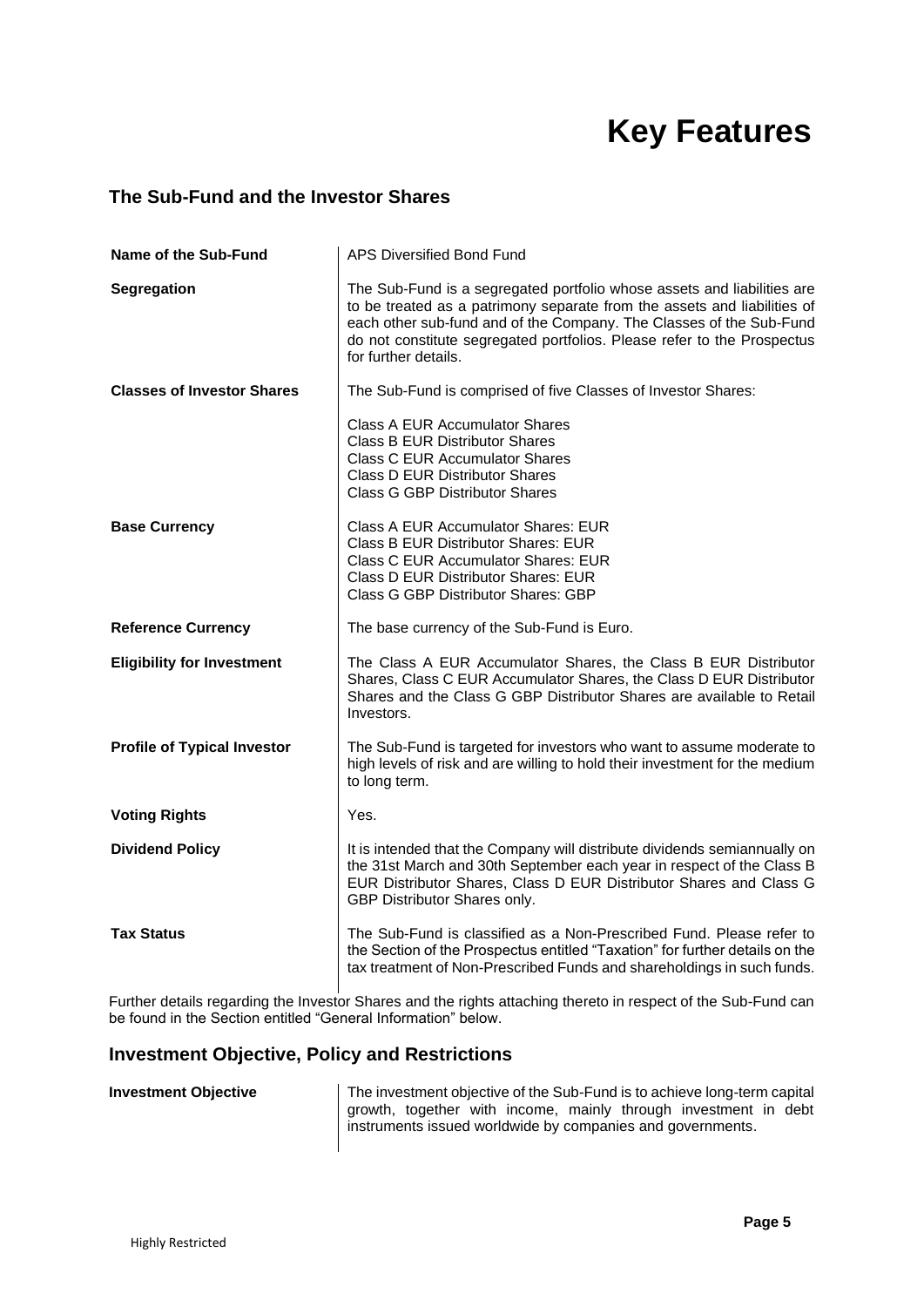For the purposes of this Offering Supplement, debt instruments include fixed rate bonds, zero coupon bonds, inflation-linked bonds, dual currency bonds, bonds with variable coupon payments, hybrid bonds, fixed-to-float coupon bonds, contingent convertible bonds, and perpetual bonds. These instruments may be unlisted or listed as per the Approved Regulated Market definition provided in the Prospectus.

#### **There is no guarantee that the investment objective of the Sub-Fund will be achieved and investment results may vary substantially over time.**

**Investment Policy** The Sub-Fund will seek to achieve its investment objective by investing primarily in government and corporate debt-instruments in any currency which may pay a fixed or floating rate coupon and which will be rated or unrated. The Sub-Fund may also invest in UCITS-eligible Sukuk (Shariacompliant debt-like instruments) listed on the Approved Regulated Markets list. Whilst UCITS-eligible Sukuk do not represent an ownership of debt, any restrictions outlined in this Offering Supplement relating to bonds, shall likewise be applicable to Sukuk investments. The Sub-Fund may also hold deposits and cash, and selected CISs (that are UCITS CIS and/or UCITS eligible CISs) and ETFs as provided in the Prospectus, insofar as these would contribute to the Sub-Fund achieving its overall investment objective.

#### *Investment Grade Bonds*

The Sub-Fund may invest in bonds (Sovereign and Corporate) whose credit rating is deemed to be investment grade by a reputable rating agency, or non-rated debt instruments deemed by the Investment Manager to be of equivalent credit quality. The Sub-Fund may be fully invested in investment grade bonds.

#### *Non-Investment Grade Bonds*

The Sub-Fund may invest up to 100% of its net assets in non-investment grade bonds, or non-rated debt instruments deemed by the Investment Manager to be of equivalent credit quality.

There will be no restriction on geographical allocation with respect to investments in bonds. The Sub-Fund will be broadly diversified by industry and issuer. The allocation ranges are subject to change as the market evolves. No issuer will represent more than 10% of the Sub-Fund's net assets at any time save as described in the Investment, Borrowing and Leverage Restrictions set out in the Section of the Prospectus entitled "Investment Objectives, Policies and Restrictions".

The Sub-Fund may invest in government bonds both fixed and floating, inflation linked, rated and unrated.

The Sub-Fund may make use of derivatives for the purposes of Efficient Portfolio Management as provided for below.

Duration, yield curve, credit and currency investment strategies will be used. The Investment Manager will seek to attain exposure to various points of the yield curve, in line with its views on interest rates and how these will cause the yield curve to change shape. In addition, the Investment Manager may hedge the currency exposure arising from bond positions back to the Sub-Fund's base currency.

The Fund may hold (not purchase) up to 5% of its Net Asset Value in Equity Transferable Securities, which were acquired as a result of debt restructuring or derived from the conversion of Contingent Convertible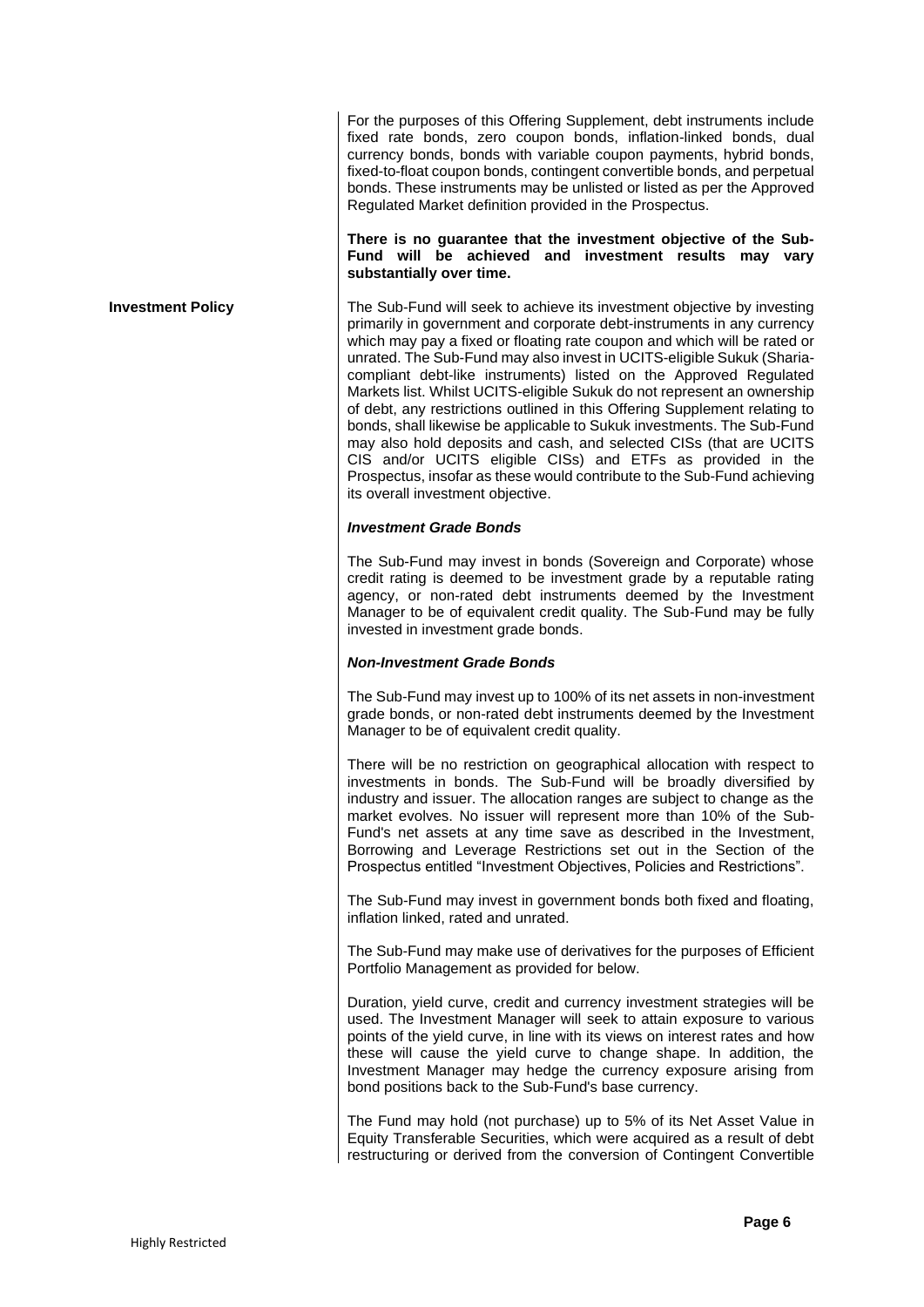Bonds.

#### *Currency Exposures*

The Sub-Fund will always maintain at least 20% of total net assets in the Sub-Fund's base currency.

The Investment Manager will take currency positions, including emerging currency positions, where it sees potential value, relative to the base currency.

There is no geographic limitation to the investment universe. Most of the assets are publicly listed/traded on recognised markets with an active secondary market.

The Sub-Fund may invest in ancillary liquid assets such as cash, bank deposits, bonds, short term certificates, commercial paper, and treasury bills.

#### *Financial Derivative Instruments*

The Sub-Fund may invest in financial derivative instruments (FDIs) for the purposes of Efficient Portfolio Management (EPM).

Permitted EPM transactions (excluding stock lending transactions) are transactions in FDIs (as described in the Prospectus) dealt in or traded on an Approved Regulated Market or off-exchange (including futures, options, swaps or forward currency transactions). For example, the Sub-Fund may use forward currency transactions to hedge foreign exchange and interest rate risk. Any forward transactions must be with an Approved Counterparty (eligible institutions, money market institutions or other counterparties with which a UCITS may contract etc.) and in accordance with the requirements of the MFSA. There is no limit on the amount of the assets which may be used for EPM.

The purpose of an EPM transaction for the Sub-Fund must be to achieve one of the following in respect of the Sub-Fund:

- (i) Reduction of risk
- (ii) Reduction of cost
- (iii) The generation of additional capital or income for the Sub-Fund with no, or an acceptably low level of, risk
- (iv) The global exposure may not exceed the Net Asset Value of the Sub-Fund. Assets and cash can be used only once for cover.
- (v) They cannot result in a change to the Sub-Fund's investment objective or add substantial supplementary risks in comparison to the risks relative to the Sub-Fund identified in the Prospectus and this Supplement.
- (vi) The use of FDIs for the purpose of EPM is not otherwise expected to raise the risk profile of the Sub-Fund or result in higher volatility.

Hedging strategy at Share Class Level –

The Sub-Fund is denominated in EUR. Shareholders investing in Class G GBP Distributor Share Class of the Sub-Fund should be aware that currency fluctuations between the base currency of the Sub-Fund and the Share Class might adversely affect the value of shareholders' investment.

In this regard, the Sub-Fund shall be employing a hedging strategy for Class G GBP Distributor Shares to hedge the currency risk arising from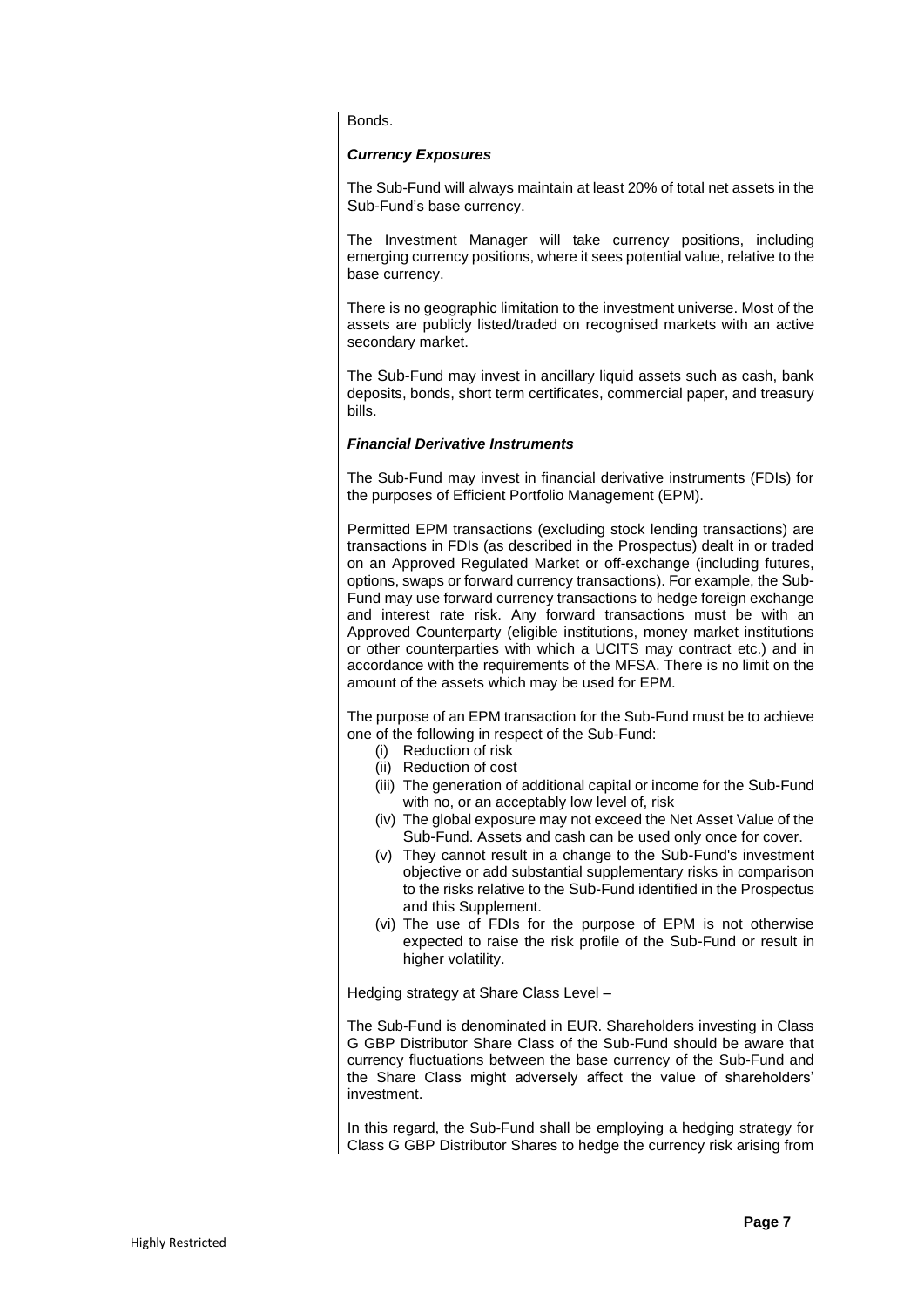|                                                        | the exchange rate movements between the base currency of the Sub-<br>Fund and the base currency of such class. The Financial Derivative<br>instruments intended to be used are Forward Currency contracts (FX<br>Forwards).                                      |
|--------------------------------------------------------|------------------------------------------------------------------------------------------------------------------------------------------------------------------------------------------------------------------------------------------------------------------|
| <b>Investment and Borrowing</b><br><b>Restrictions</b> | In pursuing its Investment Objective and Investment Policy, the Sub-<br>Fund will be subject to the Investment, Borrowing and Leverage<br>Restrictions set out in the Section of the Prospectus entitled "Investment"<br>Objectives, Policies and Restrictions". |
|                                                        | The global exposure of the Sub-Fund arising out of its FDI positions will<br>be measured on the basis of the Commitment Approach as set out in the<br><b>MFSA Rules.</b>                                                                                         |
| Leverage                                               | The Sub-Fund may not be leveraged through the use of Financial<br>Derivative Instruments. As mentioned above FDIs shall only be used for<br>hedging purposes and the reduction of risk.                                                                          |
|                                                        | Leverage will be calculated on the basis of the Commitment Approach.                                                                                                                                                                                             |
|                                                        | The expected maximum level of leverage allowed by the Sub-Fund is of<br>10%.                                                                                                                                                                                     |
| <b>Approved Regulated Markets</b>                      | As per the Prospectus.                                                                                                                                                                                                                                           |

# <span id="page-7-0"></span>**The Offering**

| Number of Investor Shares on<br>Offer | Class A EUR Accumulator Shares: 5,000,000,000 Shares<br>Class B EUR Distributor Shares: 5,000,000,000 Shares<br>Class C EUR Accumulator Shares: 5,000,000,000 Shares<br>Class D EUR Distributor Shares: 5,000,000,000 Shares<br>Class G GBP Distributor Shares: 5,000,000,000 Shares |
|---------------------------------------|--------------------------------------------------------------------------------------------------------------------------------------------------------------------------------------------------------------------------------------------------------------------------------------|
| <b>Initial Offering Price</b>         | Class A EUR Accumulator Shares: EUR1<br>Class B EUR Distributor Shares: EUR1<br>Class C EUR Accumulator Shares: EUR1<br>Class D EUR Distributor Shares: EUR1<br>Class G GBP Distributor Shares: GBP1                                                                                 |
| <b>Initial Offering Period</b>        | The Initial Offering Period for all classes except the Class G GBP<br>Distributor Shares opened on 23rd October 2017 and ended on the<br>Closing Date.                                                                                                                               |
|                                       | The Initial Offering Period for the Class G GBP Distributor Shares<br>opened on the 15 <sup>th</sup> June 2020 and will end on the Closing Date.                                                                                                                                     |
| <b>Closing Date</b>                   | The Closing Date in respect of all classes except the Class G GBP<br>Distributor Shares was 6 <sup>th</sup> November 2017.                                                                                                                                                           |
|                                       | The Closing Date in respect of the Class G GBP Distributor Shares will<br>be 30 Calendar Days from when the MFSA approves Class G GBP<br>Distributor Shares. i.e. 13th July 2020.                                                                                                    |
| <b>Minimum Holding</b>                | <b>Lump Sum Investments:</b>                                                                                                                                                                                                                                                         |
|                                       | Class A EUR Accumulator Shares: EUR 100,000<br>Class B EUR Distributor Shares: EUR 100,000<br>Class C EUR Accumulator Shares: EUR 2,000<br>Class D EUR Distributor Shares: EUR 2,000                                                                                                 |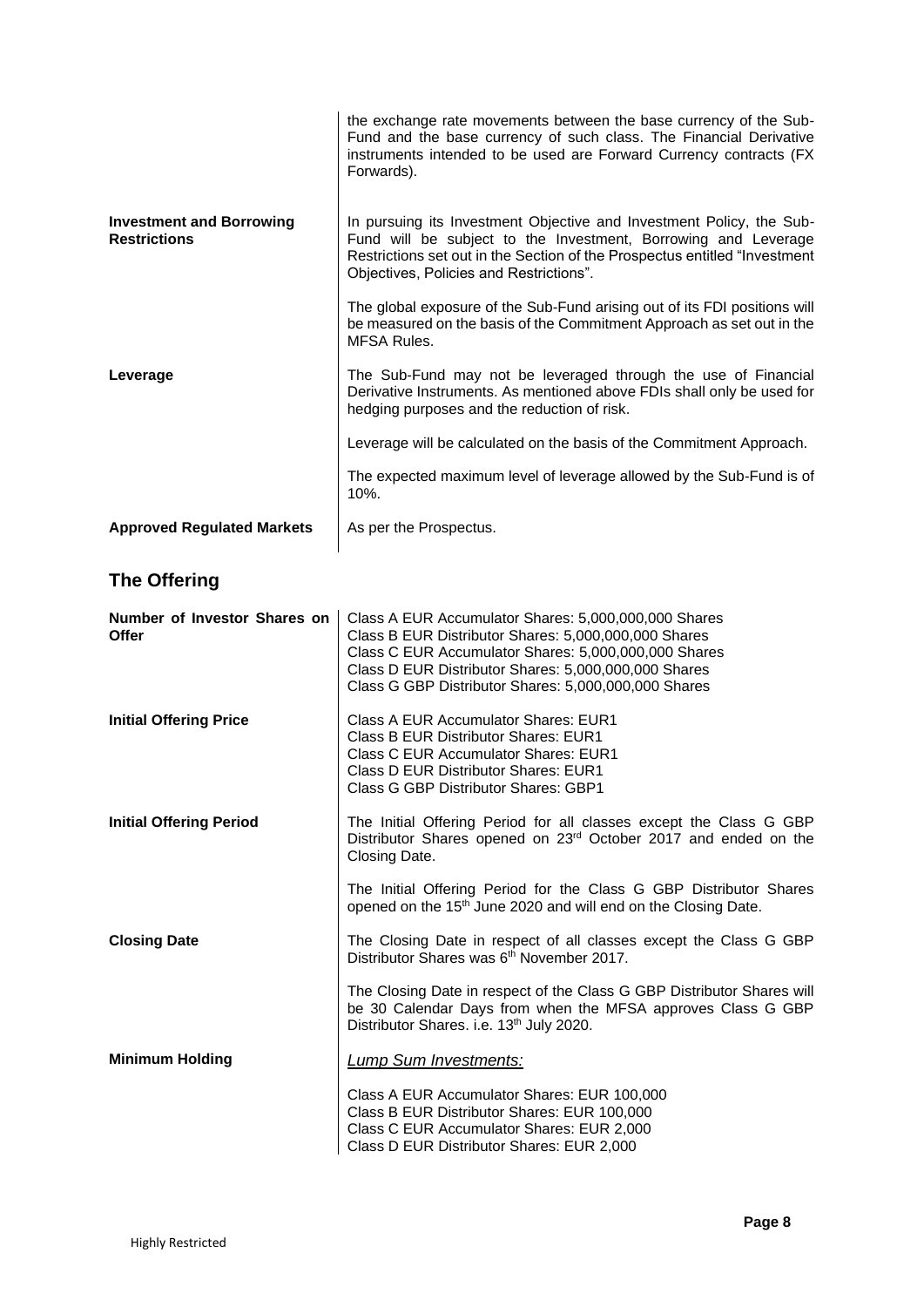|                                                | Class G GBP Distributor Shares: GBP 2,000                                                                                                                                                                                         |
|------------------------------------------------|-----------------------------------------------------------------------------------------------------------------------------------------------------------------------------------------------------------------------------------|
|                                                | <b>Monthly Investment Plan:</b>                                                                                                                                                                                                   |
|                                                | Class C EUR Accumulator Shares: EUR 50                                                                                                                                                                                            |
| <b>Minimum Initial Investment</b>              | Lump Sum Investments:                                                                                                                                                                                                             |
|                                                | Class A EUR Accumulator Shares: EUR 100,000<br>Class B EUR Distributor Shares: EUR 100,000<br>Class C EUR Accumulator Shares: EUR 2,000<br>Class D EUR Distributor Shares: EUR 2,000<br>Class G GBP Distributor Shares: GBP 2,000 |
|                                                | <b>Monthly Investment Plan:</b>                                                                                                                                                                                                   |
|                                                | Class C EUR Accumulator Shares: EUR 50                                                                                                                                                                                            |
| <b>Minimum Additional</b><br><b>Investment</b> | <b>Lump Sum Investments:</b>                                                                                                                                                                                                      |
|                                                | Class A EUR Accumulator Shares: EUR 25,000<br>Class B EUR Distributor Shares: EUR 25,000<br>Class C EUR Accumulator Shares: EUR 500<br>Class D EUR Distributor Shares: EUR 500<br>Class G GBP Distributor Shares: GBP 500         |
|                                                | <b>Monthly Investment Plan:</b>                                                                                                                                                                                                   |
|                                                | Class C EUR Accumulator Shares: EUR 50                                                                                                                                                                                            |
| <b>Publication of NAV per Share</b>            | The NAV per Share will be published on the website of the Company and<br>most recognised data providers.                                                                                                                          |
| Listing                                        | The Investor Shares are not listed on any recognised investment<br>exchange.                                                                                                                                                      |

Further details regarding this offering of Investor Shares can be found in the Section entitled "The Offering" below.

# <span id="page-8-0"></span>**Fees**

| <b>Investment Management Fee</b> | Class A EUR Accumulator Shares/ Class B EUR Distributor<br><b>Shares</b>                                                                                                                                                             |
|----------------------------------|--------------------------------------------------------------------------------------------------------------------------------------------------------------------------------------------------------------------------------------|
|                                  | Up to 1% per annum, calculated on the NAV at each Valuation Day and<br>payable quarterly in arrears.                                                                                                                                 |
|                                  | Class C EUR Accumulator Shares/ Class D EUR Distributor<br>Shares/ Class G GBP Distributor Shares                                                                                                                                    |
|                                  | Up to 1.25% per annum, calculated on the NAV at each Valuation Day<br>and payable quarterly in arrears.                                                                                                                              |
| <b>Custody Fee</b>               | 0.040% p.a. for the first $€100$ million of NAV and 0.035% p.a. to be<br>applied above $\epsilon$ 100 million of NAV, subject to a minimum monthly fee of<br>€1,000.                                                                 |
| <b>Administration Fee</b>        | 0.065 % for the first $\epsilon$ 50 million of NAV, 0.05% for the following tranche<br>up to €100 million of NAV and 0.04% to be applied above €100 million<br>of NAV of the Sub-Fund subject to an annual minimum fee of $E$ 25,000 |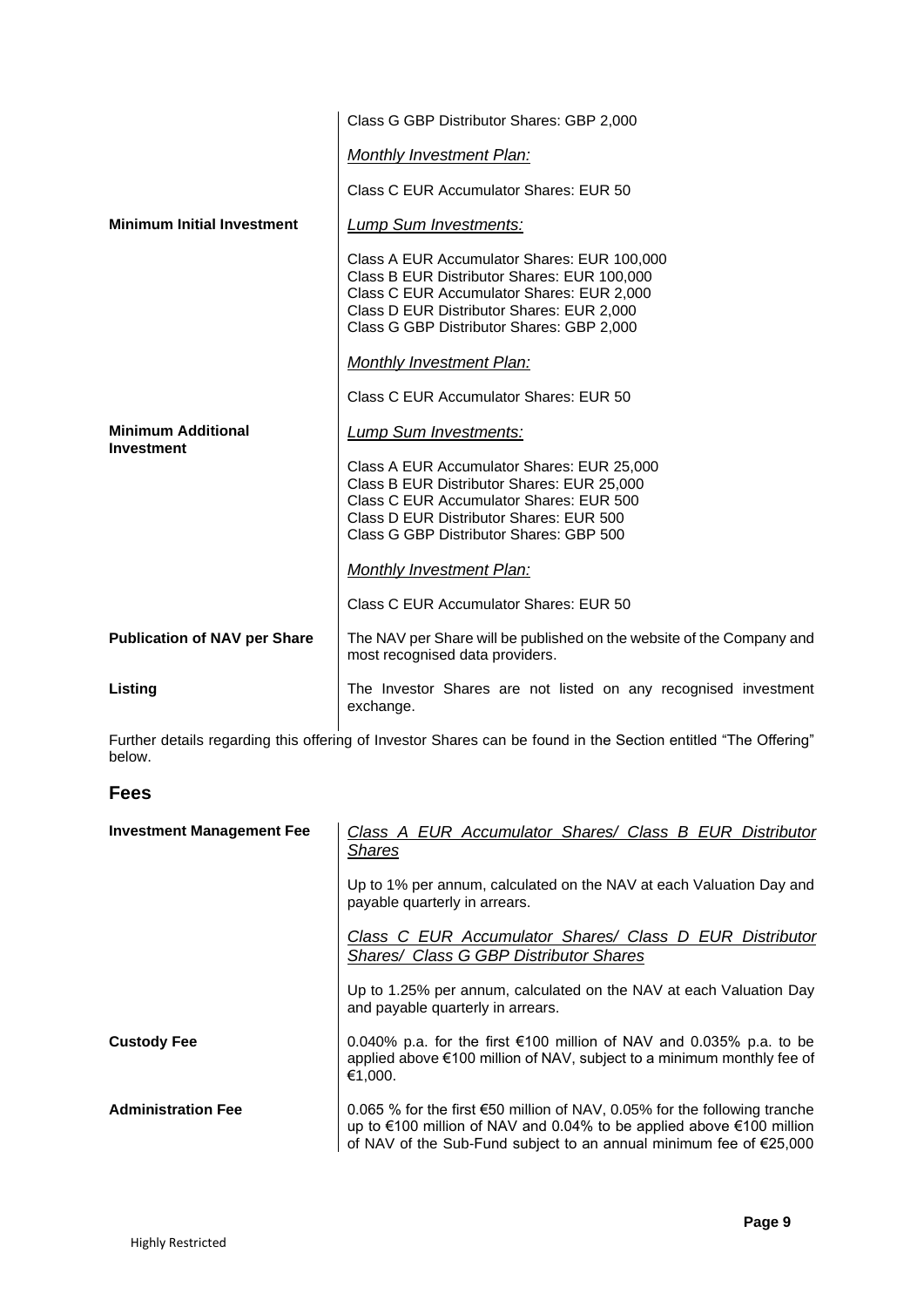|                         | and a maximum annual fee of $€40,000$ .                                                            |
|-------------------------|----------------------------------------------------------------------------------------------------|
| <b>Subscription Fee</b> | Class A EUR Accumulator Shares/ Class B EUR Distributor<br><b>Shares</b>                           |
|                         | Up to 2% of the subscription proceeds.                                                             |
|                         | Class C EUR Accumulator Shares/ Class D EUR Distributor<br>Shares / Class G GBP Distributor Shares |
|                         | Up to 3.5% of the subscription proceeds.                                                           |
| <b>Switching Fee</b>    | Nil. Provided that the Directors reserve the right to introduce a Switching<br>Fee in future.      |
| <b>Redemption Fee</b>   | Nil. Provided that the Directors reserve the right to introduce a<br>Redemption Fee in future.     |

Further details regarding the fees chargeable to the Sub-Fund can be found in the Section entitled "Fees Payable by the Sub-Fund" below

# <span id="page-9-0"></span>**Deadlines**

| <b>Settlement Date, Subscriptions</b> | <b>Lump Sum Investments:</b>                                                                         |  |
|---------------------------------------|------------------------------------------------------------------------------------------------------|--|
|                                       | No later than 4 p.m. (CET) five (5) Business Days following the relevant<br>Subscription Day.        |  |
|                                       | <b>Monthly Investment Plan:</b>                                                                      |  |
|                                       | No later than 4 p.m. (CET) two (2) Business Days following the relevant<br>Monthly Subscription Day. |  |
| <b>Settlement Date, Redemptions</b>   | Close of business fourteen (14) Business Days following the relevant<br>Redemption Day.              |  |
| <b>Subscription Notice Deadline</b>   | Lump Sum Investments:                                                                                |  |
|                                       | 4 p.m. (CET) on the Business Day preceding the relevant Subscription<br>Day.                         |  |
|                                       | <b>Monthly Investment Plan:</b>                                                                      |  |
|                                       | 4 p.m. (CET) on the Business Day preceding the relevant Monthly<br>Subscription Day.                 |  |
| <b>Redemption Notice Deadline</b>     | 4 p.m. (CET) on the Business Day preceding the relevant Redemption<br>Day.                           |  |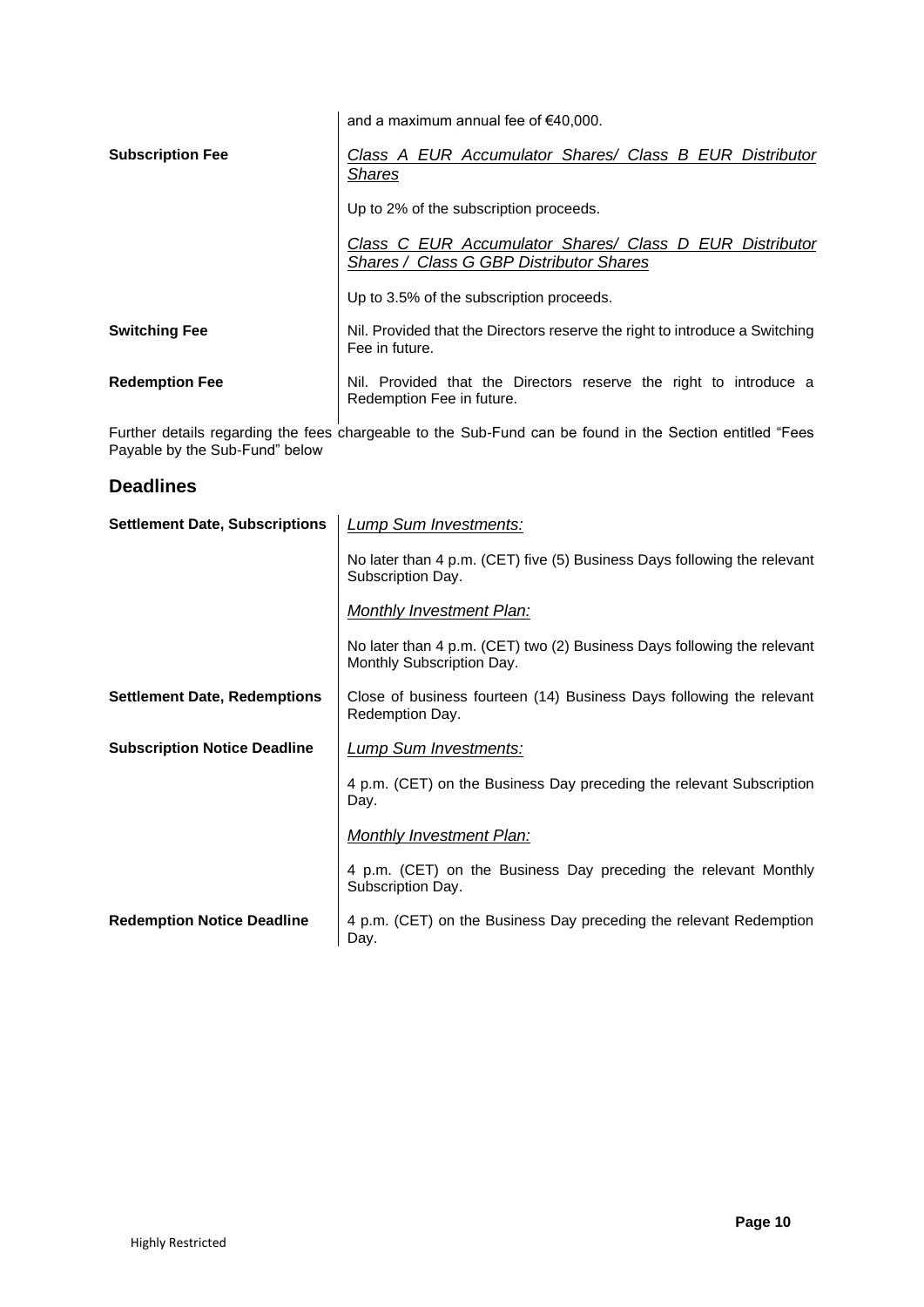# **The Offering**

# <span id="page-10-1"></span><span id="page-10-0"></span>**Share Offer**

This Offering Supplement is supplemental to, and must be read in conjunction with, the Prospectus issued by the Company.

The Offering Supplement constitutes an offer of Investor Shares in the Sub-Fund which is comprised of five (5) classes of Investor Shares.

The offering of Investor Shares in the Class A EUR Accumulator Shares, Class B EUR Distributor Shares, Class C EUR Accumulator Shares and Class D EUR Distributor Shares at the Initial Offering Price commenced on  $23<sup>rd</sup>$  October 2017 and ended on the Closing Date for those classes being  $6<sup>th</sup>$  November 2017.

The offering of Investor Shares in the Class G GBP Distributor Shares at the Initial Offering Price commenced on 15<sup>th</sup> June 2020 and will end on the Closing Date.

During the Offering Period which will commence or commenced (as applicable) on the first Business Day after the Closing Date, the offer is for Investor Shares at the Subscription Price applicable on the relevant Subscription Day. The Offering Period shall remain open until such time as the Directors determine otherwise.

# <span id="page-10-2"></span>**Purchase, Transfer and Exchange of Shares**

Subscriptions may be made in the form of a lump sum investment or via the monthly investment plan.

#### **Lump Sum Investments**

Investor Shares can be purchased at the prevailing Subscription Price, by submission to the Company at the office of the Administrator of the relevant and properly completed Subscription Application prior to the cut off time for receipt of applications for the relevant Share Class.

If the Subscription Application is not received as required, the Subscription Application may be rejected or held over until the next Subscription Day at the discretion of the Company. In the event that an application is rejected, any application monies received will be returned without interest by telegraphic transfer to the remitting bank at the discretion of the Company at the risk and expense of the Subscriber. Subject to the satisfaction of the requirements set out above, Investor Shares shall be issued to successful Subscribers on the relevant Subscription Day.

No application will be capable of withdrawal after acceptance by the Administrator, unless such withdrawal is approved by the Directors acting in their absolute discretion. In such circumstances, the Company may charge the Subscriber for any expense incurred by the Company and for any loss to the Sub-Fund arising out of such withdrawal.

The Administrator will generally issue written confirmation of ownership to a Shareholder within seven (7) Business Days after the applicable Subscription Day.

Payment should be effected as described in the Subscription Application which are available from the Investment Manager and/ or the Administrator. At the Company's discretion, payments may be accepted other than in cash. All payments in cash for Investor Shares must be made in the base currency of that class of Investor Shares and be received in Cleared Funds in any event before the Settlement Date. Any applicable bank charges will be borne by the Subscriber.

If payment in full in Cleared Funds in respect of an application has not been received by the relevant Settlement Date or in the event of non-clearance, any allotment or issue of Shares made in respect of such application shall be cancelled and the Directors may charge the Subscriber for any expense incurred by the Company and for any loss to the Sub-Fund arising out of such non-receipt or non-clearance. Monies returned will be at the risk and expense of the Subscriber.

Full details of the application and subscription process appear in the Section of the Prospectus entitled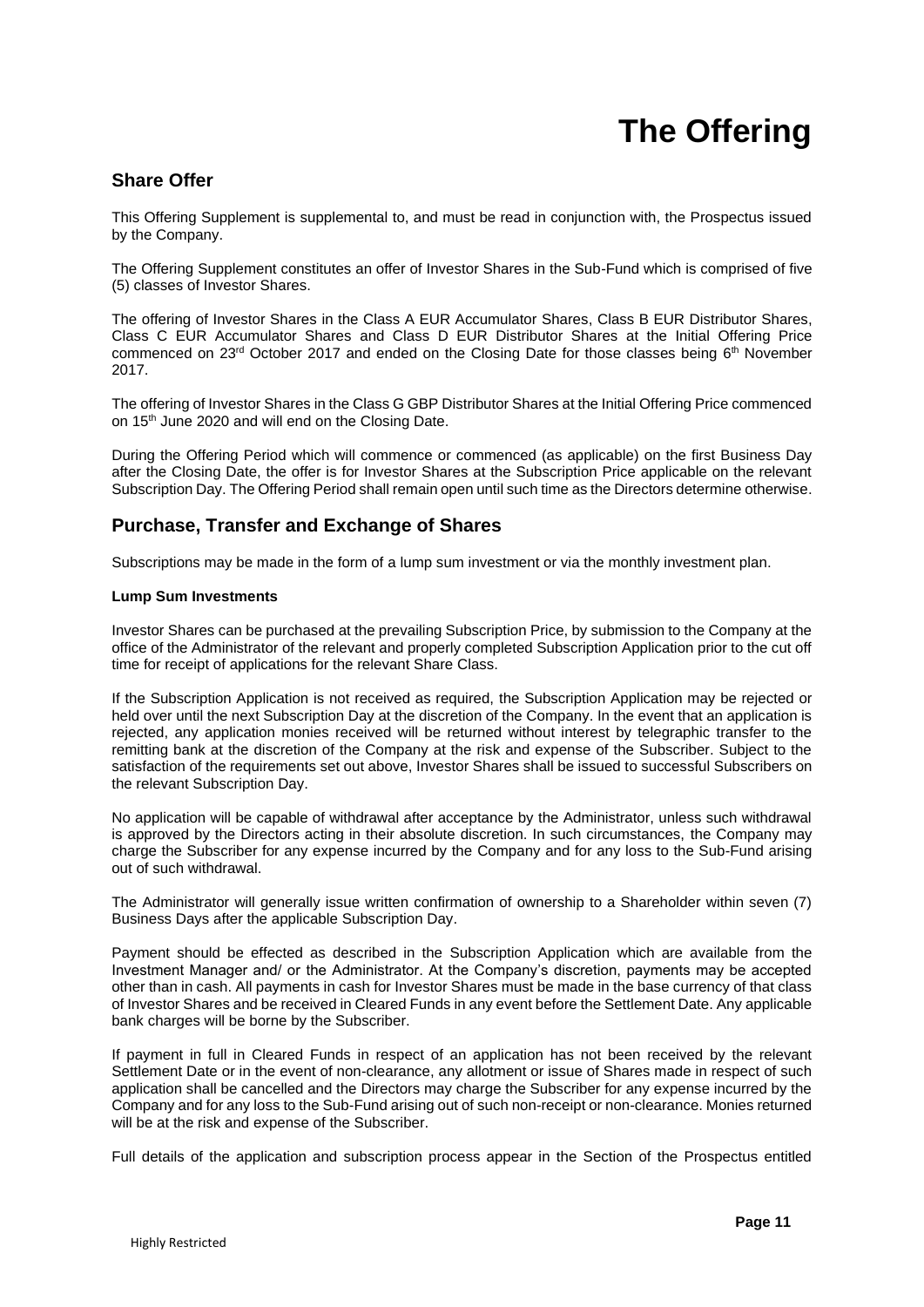#### "**Purchase, Exchange and Transfer of Shares**".

A Subscription Application and other related documentation will be provided upon request by the Administrator, the Investment Manager or by an Authorised Distributor.

#### **Monthly Investment Plan**

A monthly investment plan can be established in respect of the Class C Accumulator Shares by completing the relevant section of the Subscription Application and is made through regular monthly subscriptions. The Investor should arrange for a standing order from his bank account in favour of the Company. The subscription amount should be received by the Company by not later than the 15<sup>th</sup> day of the month or, if this is not a Business Day, the next Business Day thereafter. All payments in cash for Investor Shares must be made in the base currency of that class of Investor Shares and be received in Cleared Funds in any event before the Settlement Date. Any applicable bank charges will be borne by the Subscriber. Investor Shares will be issued on the relevant Monthly Subscription Day.

If payment in full in Cleared Funds in respect of an application has not been received by the relevant Settlement Date or in the event of non-clearance, any allotment or issue of Shares made in respect of such application shall be cancelled and the Directors may charge the Subscriber for any expense incurred by the Company and for any loss to the Sub-Fund arising out of such non-receipt or non-clearance. Monies returned will be at the risk and expense of the Subscriber.

In the case of subscriptions via the monthly investment plan, written confirmation of ownership will not be issued but investors will be sent every six months, as at 30 June and 31 December, a statement giving full details of the transactions made during the previous six-month period together with a valuation of such holdings as at these dates.

# <span id="page-11-0"></span>**Redemption of Shares**

Investors are directed to the Prospectus where the procedures relating to the Redemption of Investor Shares and the conditions applicable thereto are outlined.

Investor Shares can be redeemed at the prevailing Redemption Price, by submission to the Company at the office of the Administrator of the relevant and properly completed Redemption Notice before the Redemption Notice Deadline. Redemption requests received after the cut off time for receipt of redemption requests will be processed on the following Redemption Day.

In terms of the Memorandum and Articles, redemption requests and/or exchange requests are, once made, irrevocable. A Redemption Notice if accepted by the Company will be effective as at the applicable Redemption Day. Investor Shares shall be cancelled on the relevant Redemption Day and redemption requests will generally be settled within fourteen (14) Business Days from the relevant Redemption Day.

Full details of the redemption process appear in the Section of the Prospectus entitled "**Redemption of Shares**".

A Redemption Notice and other related documentation will be provided upon request by the Administrator, the Investment Manager or by an Authorised Distributor.

# <span id="page-11-1"></span>**Deferral of Redemption**

The Directors may in their exclusive discretion limit the total amount of redemptions effected on any Redemption Day to 10% of the outstanding Investor Shares in the Sub-Fund on that day (in each case before processing request for the issue of the Investor Shares or requests for redemptions of such Investor Shares for such Redemption Day). In such circumstances the Company or its authorised agent may scale down pro rata the number of Investor Shares to be redeemed in response to each request for redemption to the extent necessary to ensure that the foregoing limit is not exceeded, and shall carry forward the balance for redemption as at the next Redemption Day and so on to each succeeding Redemption Day until each request has been complied with in full. Requests for redemption carried forward from an earlier Redemption Day shall have priority over later requests.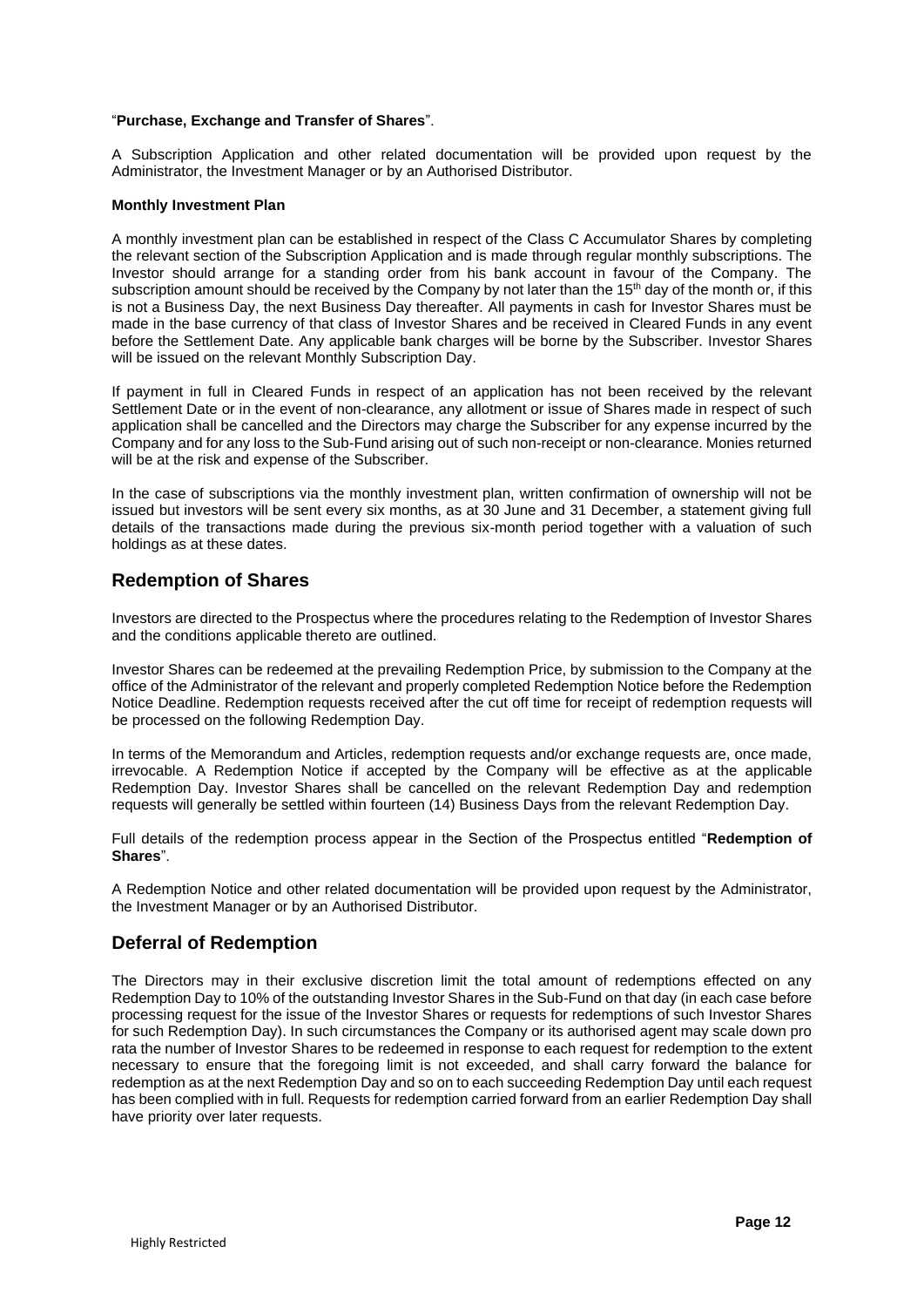# <span id="page-12-0"></span>**Risk Factors**

Investors are directed to the Prospectus where the risk factors applicable to investment in shares of the Company, including in Investor Shares, are explained. In addition to the risk factors set out in the Prospectus, investors should note the additional risk factors outlined below:

#### **Credit risk**

A decline in the financial health of an issuer could cause the value of its bonds to fall or become worthless.

#### **Non-investment grade bond risk**

Non-investment grade bonds generally carry greater market, credit and liquidity risk. Unrated debt securities are instruments which have not been assigned a credit rating by an independent credit rating agency. Unrated debt securities are not necessarily more risky than rated debt securities

#### **Interest rate risk**

A rise in interest rates generally causes bond prices to fall.

#### **Regulatory Regime**

The securities of issuers may be subject to a lower level of regulation than securities issued in more developed markets and may not be subject to the same high level reporting requirements as in countries with more developed markets and regulatory schemes. Moreover, supervision of stock exchanges, securities brokers and issuers of securities may be less stringent than in countries with a more developed market.

#### **Smaller Companies**

The companies in which the Sub-Fund will invest may include small companies, and some of the listed companies in which the Sub-Fund invests may have low market capitalisations. Investment in the securities of smaller companies can involve greater risks than is customarily associated with investment in larger, more established companies. In particular, smaller companies often have limited product lines, markets or financial resources and may be dependent for their management on a small number of key individuals.

#### **Investment in Unlisted Companies**

Investing in unlisted companies (particularly start-ups and early stage businesses) is a high reward / high risk investment strategy. It should be noted that unlisted companies are generally not regulated by investor protection norms and disclosures that typically apply to listed companies. Inability to trade shares on open market. Furthermore, as the shares are not traded on the open market, unlisted investments are generally highly illiquid. The Sub-Fund may only be able to sell its shares when the company achieves a successful exit via a sale or flotation - perhaps many years after making the initial investment.

#### **Different Class Denominations**

The Sub-Fund's Reference Currency, being the base currency used for performance measurement and accounting purposes as well as the currency in which most investments are maintained in, is EUR. In this regard, shareholders investing in Share Classes of the Sub-Fund that are denominated in other currencies (such as the Class G GBP Distributor Shares) should be aware that currency fluctuations between the Reference Currency of the Sub-Fund and Base Currency of the Share Class may adversely affect the value of shareholders' investment. This risk may also be present where a currency hedging strategy has been implemented.

#### **Hedging Strategy at Share Class Level**

The Company aims to minimise the currency risk arising from the exchange rate movements between the Sub-Fund's Reference Currency and the Base Currency of the Class GBP G Distributor Shares by adopting a hedging strategy at the share class level.

Notwithstanding the successful execution of the hedging strategy, there may be instances when the currency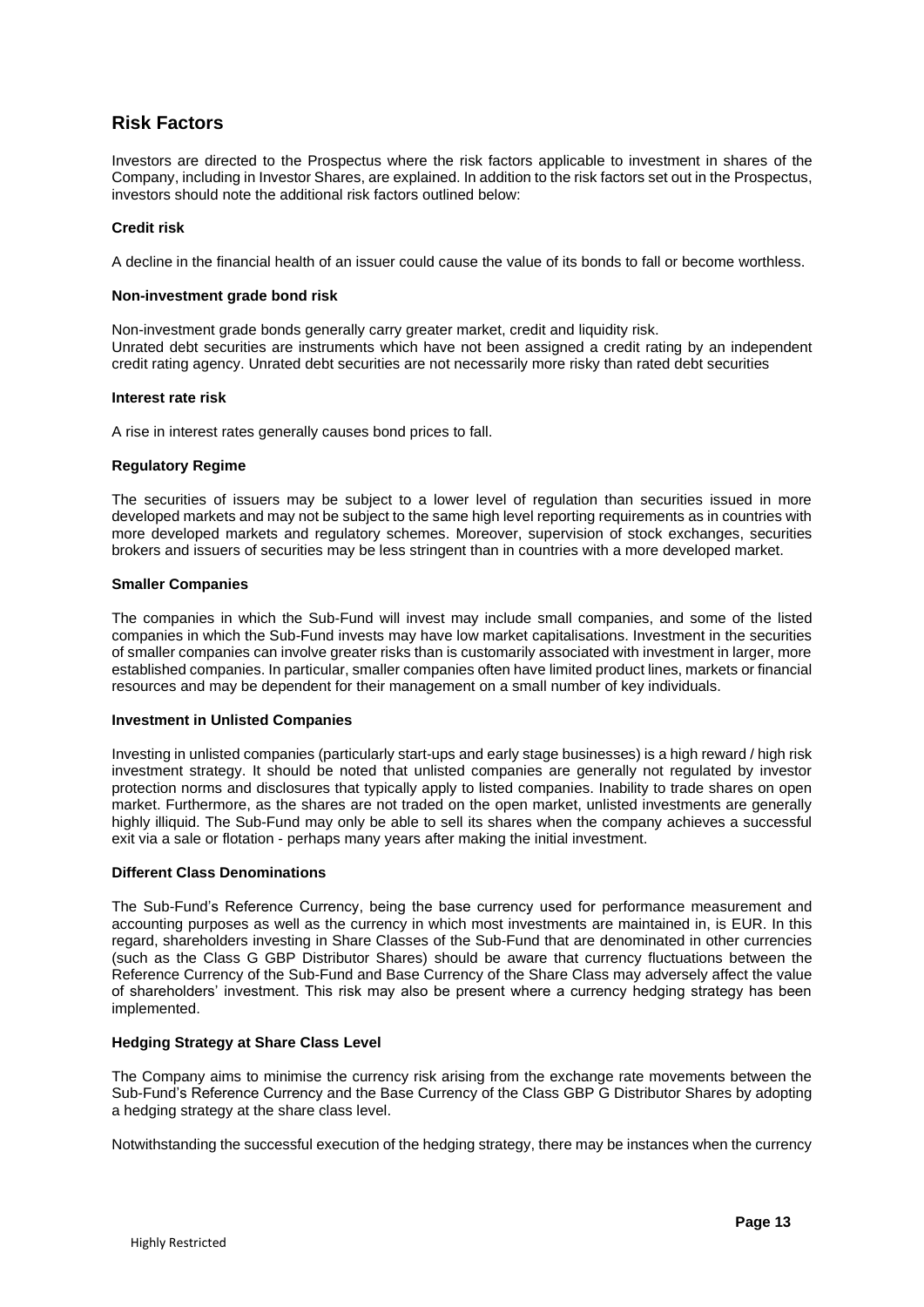exposure will not be fully hedged and as a result there may be a mismatch between the Net Asset Value per Share in the base currency of the Sub-Fund and the Net Asset Value per Share of the GBP Share Class.

Although the Company does not intend to over-hedge the said currency positions (that is, a hedged position in which the offsetting position is for a greater amount than the underlying position held), over-hedging may arise due to factors outside the control of the Company or the Investment Manager. In this respect, any overhedged positions would need to be rectified, with any costs incurred being allocated for net asset value calculations to the GBP Share Class.

#### **THERE CAN BE NO GUARANTEE THAT THE INVESTMENT OBJECTIVE OF THE SUB-FUND SET OUT HEREIN WILL BE ACHIEVED.**

#### **POTENTIAL INVESTORS ARE EXPECTED TO BE AWARE OF THE RISKS OF INVESTING IN THE SUB-FUND AND ANY PERSON CONSIDERING AN INVESTMENT IN THE SUB-FUND MUST HAVE THE FINANCIAL SOPHISTICATION AND EXPERTISE TO EVALUATE ITS MERITS.**

# <span id="page-13-0"></span>**Pricing**

The calculation of the NAV of the Sub-Fund and of the NAV per Share shall be effected by the Administrator at each Valuation Day on every Subscription Day and Redemption Day in such manner as is stated in the Prospectus under the section entitled "**Net Asset Value Calculation**". The NAV per Share will be available from the Administrator and will be published on the website of the Company.

# <span id="page-13-1"></span>**Duration of the Sub-Fund**

The Duration of the Sub-Fund is indefinite.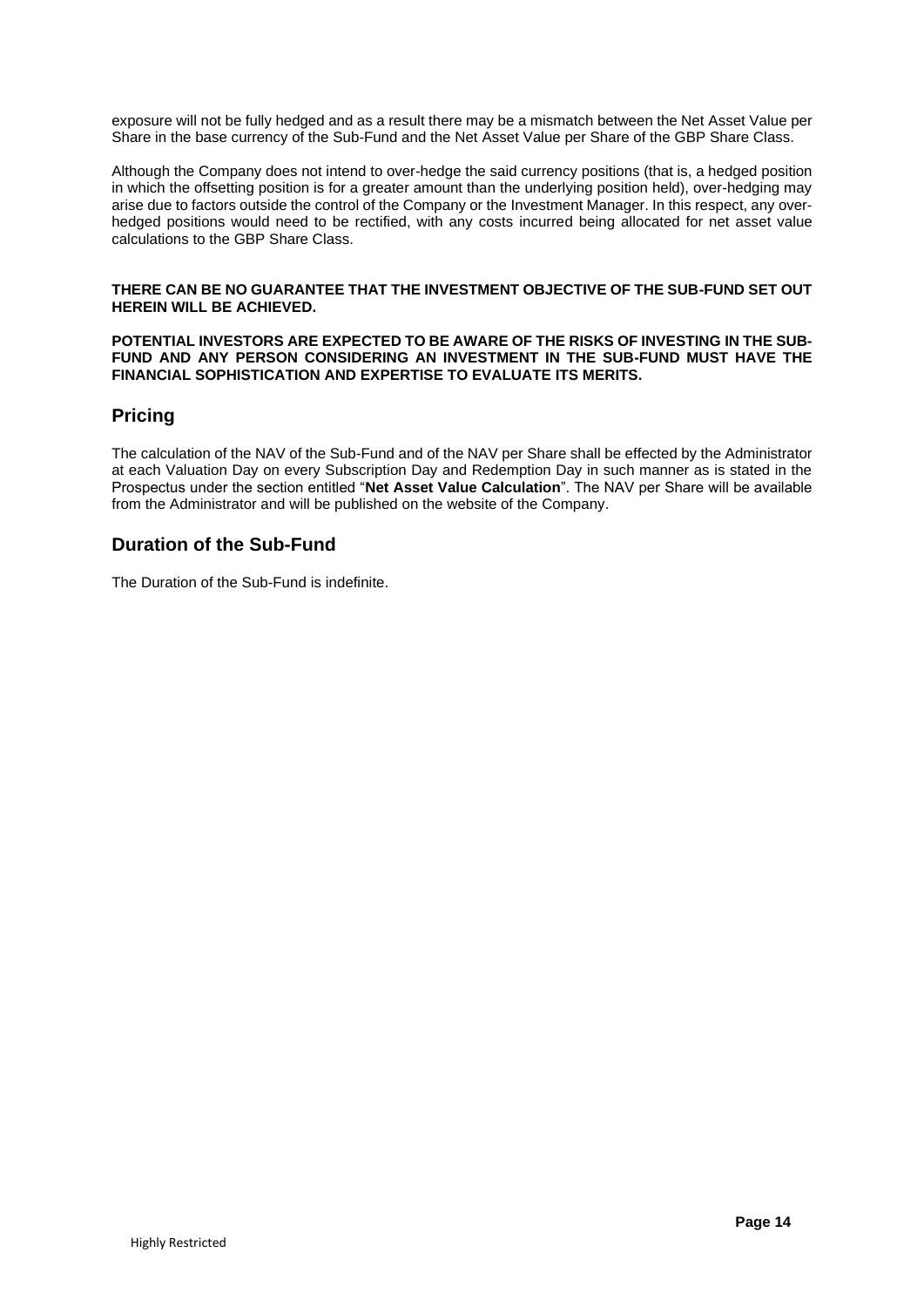# **Fees Payable by the Sub-Fund**

### <span id="page-14-1"></span><span id="page-14-0"></span>**Investment Management Fee**

The Company will pay the Investment Manager an Investment Management Fee as follows:

*Class A EUR Accumulator Shares/ Class B EUR Distributor Shares* 

Up to 1% per annum, calculated on the NAV at each Valuation Day

*Class C EUR Accumulator Shares/ Class D EUR Distributor Shares / Class G GBP Distributor Shares*

Up to 1.25% per annum, calculated on the NAV at each Valuation Day

The Investment Management Fee will accrue at every Valuation Day and shall be payable quarterly in arrears.

The Investment Manager will be reimbursed for all properly incurred and approved out-of-pocket expenses.

### <span id="page-14-2"></span>**Administration Fees**

The Company shall pay the Administrator out of the assets of each Sub-Fund an administration fee (the "Administration Fee") of 0.065% of the Sub-Fund's Net Asset Value first EUR 50 million, 0.05% up to EUR 100 million and 0.04% applied above EUR 100 million of NAV, subject to a minimum annual fee of EUR 25,000 (excluding VAT thereon if any) and a maximum fee EUR 40,000 (excluding VAT thereon if any). The Administration Fee is calculated by reference to the Net Asset Value at each Valuation Day and shall be payable monthly in advance.

In addition to the Administration Fee, the Administrator is also entitled to receive out of the assets of each Sub-Fund agreed upon fixed fees for the preparation of unaudited financial statements for the Sub-Fund, investor transactions and maintenance of investor accounts.

The Company shall be responsible for all disbursements and reasonable out-of-pocket expenses incurred by the Administrator in the proper performance of its duties.

# <span id="page-14-3"></span>**Custody Fees**

The Company shall pay the Custodian out of the assets of each Sub-Fund a custody fee (the "Custody Fee") of 0.040% p.a. for the first €100 million of NAV and 0.035% p.a. will be applied above €100 million of NAV, subject to a minimum monthly fee of €1,000.

The Company shall be responsible for all disbursements and reasonable out-of-pocket expenses incurred by the Custodian in the proper performance of its duties.

# <span id="page-14-4"></span>**Subscription Fee**

*Class A EUR Accumulator Shares/ Class B EUR Distributor Shares* 

Up to 2% of the subscription proceeds.

*Class C EUR Accumulator Shares/ Class D EUR Distributor Shares / Class G GBP Distributor Shares*

Up to 3.5% of the subscription proceeds.

#### <span id="page-14-5"></span>**Other Expenses**

The Sub-Fund will also be subject to other fees including, its pro-rata share of the Directors, Company Secretary Fees and other operating expenses relating to the Company generally or specifically attributable to the Sub-Fund as set out in the Prospectus.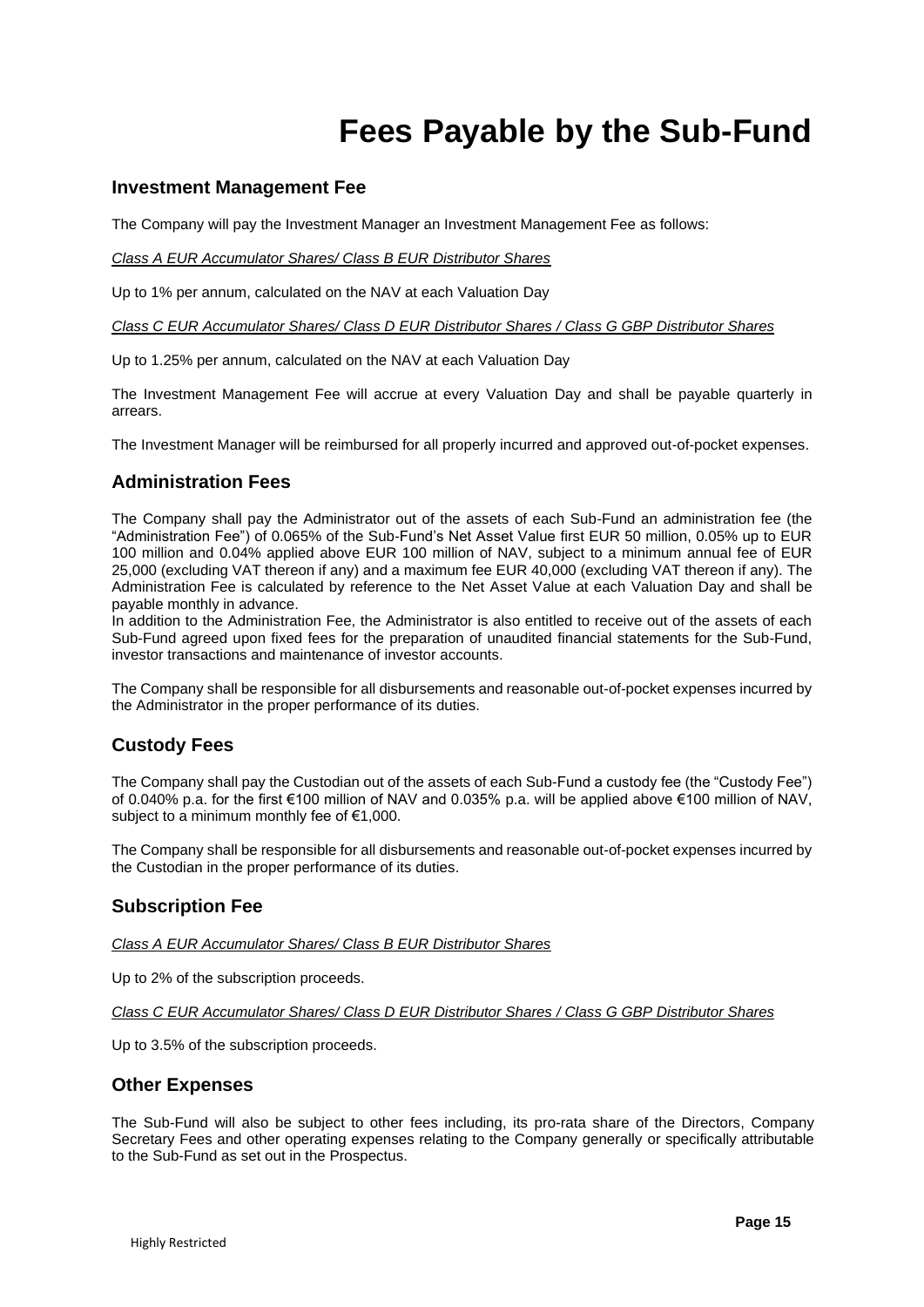# **General Information**

# <span id="page-15-1"></span><span id="page-15-0"></span>**The Rights of Shareholders**

The rights of Shareholders are stated in the Memorandum and Articles and in the Companies Act, and include (inter-alia) the right to receive notice of, and to attend and to vote at, meetings of the Company as summarised below.

The Investor Shares in the Sub-Fund carry the right vote at general meetings of the Company. The Investor Shares entitle Shareholders to participate in the movements, both positive and negative, in the value of the assets of the Sub-Fund as well as the receipt of dividends as set out hereunder.

The Founder Shares also carry the right to vote at general meetings of the Company but do not carry a right to participate in any dividends or other distributions of the Company or in the assets of the Company on a winding up (other than to the surplus, if any, that may remain after payment of all amounts due to creditors and holders of the Investor Shares).

# <span id="page-15-2"></span>**Share Capital and Accounts**

All amounts received by the Company on the issue of Investor Shares, initially and subsequently, will be credited as share capital of the Company and will form part of the NAV of the Sub-Fund. Separate accounts are kept for the assets of the Sub-Fund.

# <span id="page-15-3"></span>**Access to information**

The Investment Manager may, with the consent of the Company, grant certain Shareholders, including, without limitation, those deemed to involve a significant or strategic relationship, additional information and reporting. Such information and reporting may provide the recipient greater insights into the Company and the Sub-Fund's activities than is included in standard reports to Shareholders, thereby enhancing the recipient's ability to make investment decisions with respect to the Company and the Sub-Funds and with respect to the investment of its own assets.

### <span id="page-15-4"></span>**Fractional Shares**

Fractional Shares for this Sub-Fund will be issued rounded to three (3) decimal places.

# <span id="page-15-5"></span>**Shares in other Sub-Funds of the Company**

The Company is constituted as a multi-fund investment company with variable share capital. As of the date of this Offering Supplement, the Company has made an offering of Investor Shares in other sub-funds.

# <span id="page-15-6"></span>**Dividend Policy**

#### **General**

It is intended that the Company will distribute dividends in respect of the Class B EUR Distributor Shares, the Class D EUR Distributor Shares and Class G GBP Distributor Shares in such amounts and with such frequency as may be determined by the Directors in accordance with the Prospectus and this Offering Supplement. It is envisaged, but no guarantee is given, that most or all of the net income of the Sub-Fund will be declared on a six monthly basis (each being an "Interim Period") ending as follows: 31<sup>st</sup> March and 30<sup>th</sup> September (each a "Dividend Cut-Off Date") and this in the form of interim dividends. At each annual general meeting, a final dividend may, if recommended by the Directors and approved by the Shareholders, also be paid.

Only those Shareholders listed on the Company's register of members at close of business on the last Business Day immediately preceding the relevant Dividend Cut-Off Date shall be entitled to receive the respective dividend payments for the relevant Interim Period. Payments shall be effected in the Base Currency unless a different arrangement has been agreed to by the Custodian.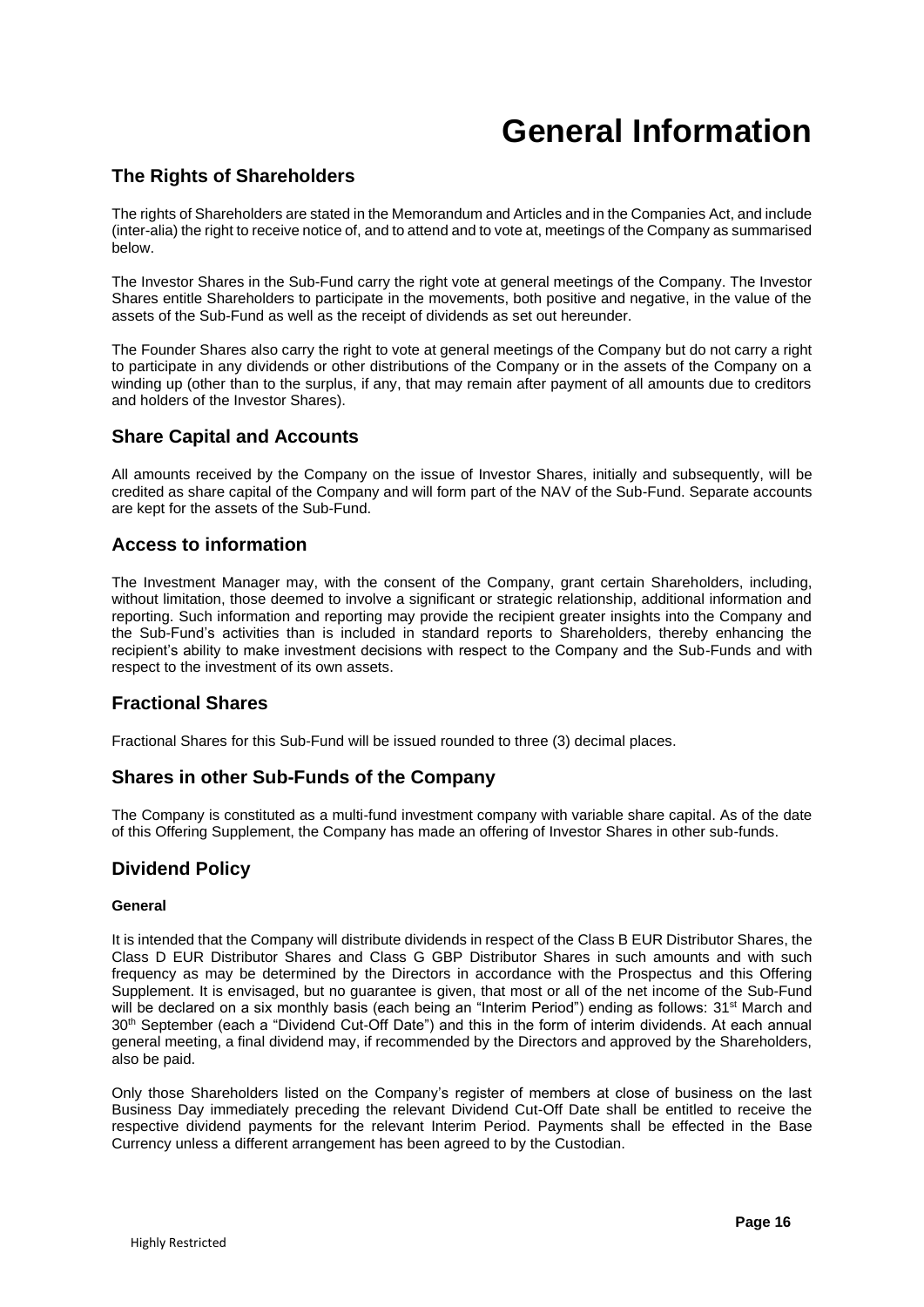Payment of a dividend will be made in the name of the Shareholder or, in the case of joint holders in the name of the first-named joint holder. Payment to the first-named joint holder shall be as effective a discharge to the Company, the Investment Manager and the Custodian as if such first-named joint holder had been a sole holder. Without prejudice to the foregoing, joint holders may request that dividends be apportioned amongst the joint holders in which case, and if accepted by the Company, the holders shall bear all extra costs in that regard.

Payments of dividends can be made through either:

- i. the direct crediting of the Shareholder's bank account, or
- ii. the re-investment in further Class B EUR Distributor Shares and/ or Class D EUR Distributor Shares and/or Class G GBP Distributor Shares,

as indicated by the subscriber in the Subscription Agreement. Notwithstanding the foregoing, the Directors reserve the right to stipulate a threshold below which dividend payments will be automatically re-invested.

The Sub-Fund will pay the Custodian or any other paying agent a fee to cover the operation of distribution of dividends. Please refer to the Section entitled "Fees Payable by the Sub-Fund" above for further details.

Where the Shareholder has opted for direct crediting of dividends and the relative direct credit is rejected for any reason outside the Company's control, the Company shall: (a) re-invest the proceeds of the direct credit, less any bank charges if applicable, in further Class B EUR Distributor Shares and/ or Class D EUR Distributor Shares and/or Class G GBP Distributor Shares and in the name of the Shareholder(s) on the next Subscription Day following the date that notice of the rejection was received; (b) be deemed to have been given notice from the Shareholder that any future dividends will be automatically re-invested, and the resulting Class B EUR Distributor Shares and/ or Class D EUR Distributor Shares and/or Class G GBP Distributor Shares added to the Shareholder's holding in accordance with the Prospectus; and (c) send a statement to the Shareholder reflecting the re-investment of the aforesaid dividend proceeds. Nonetheless the Shareholder may, at any time inform the Company of alternative arrangements for the direct crediting of subsequent dividends.

Shareholders may also elect to have their dividends (less any withholding tax deductible upon payment thereof) reinvested in further Class B EUR Distributor Shares and/ or Class D EUR Distributor Shares and/or Class G GBP Distributor Shares in the Sub-Fund. Reinvestment of dividends shall be effected on the next Subscription Day following the day on which the relevant dividend will be payable to the Shareholder and shall be effected at the applicable Offering Price.

If a Shareholder wishes to alter his instructions regarding the payment or re-investment of dividends, he should provide the Company with written instructions at least seven (7) clear Business Days prior to the relevant Dividend Cut-Off Date. The Company, the Investment Manager and the Custodian shall not be responsible for any loss or delay in transmission and dividends or any amount payable to Shareholders shall not bear interest against the Company.

Any dividend payments which remain unclaimed after a period of twelve (12) years from the date of payment shall then be transferred to and become part of the Sub-Fund's assets and neither the payee, Shareholder nor their successor(s) in title shall have any right thereto other than as part of the NAV per Share.

Shareholders entitled to receive dividend payments will, on or after the payment date, be sent a Dividend Certificate which shall include details in respect of the income distributed including, if required by any applicable legislation, a statement of how much of the amount to which they are entitled represents any tax deducted in respect of that income.

All payments are subject to any pledge of the Class B EUR Distributor Shares and/ or Class D EUR Distributor Shares and/or Class G GBP Distributor Shares duly constituted and notified to the Company as well as to any applicable fiscal laws and regulations — your attention is drawn to the section in the Prospectus entitled "Taxation" and to the part hereof entitled "Taxation".

All dividend payments shall be effected in accordance with the Licence Conditions or any other applicable MFSA requirements.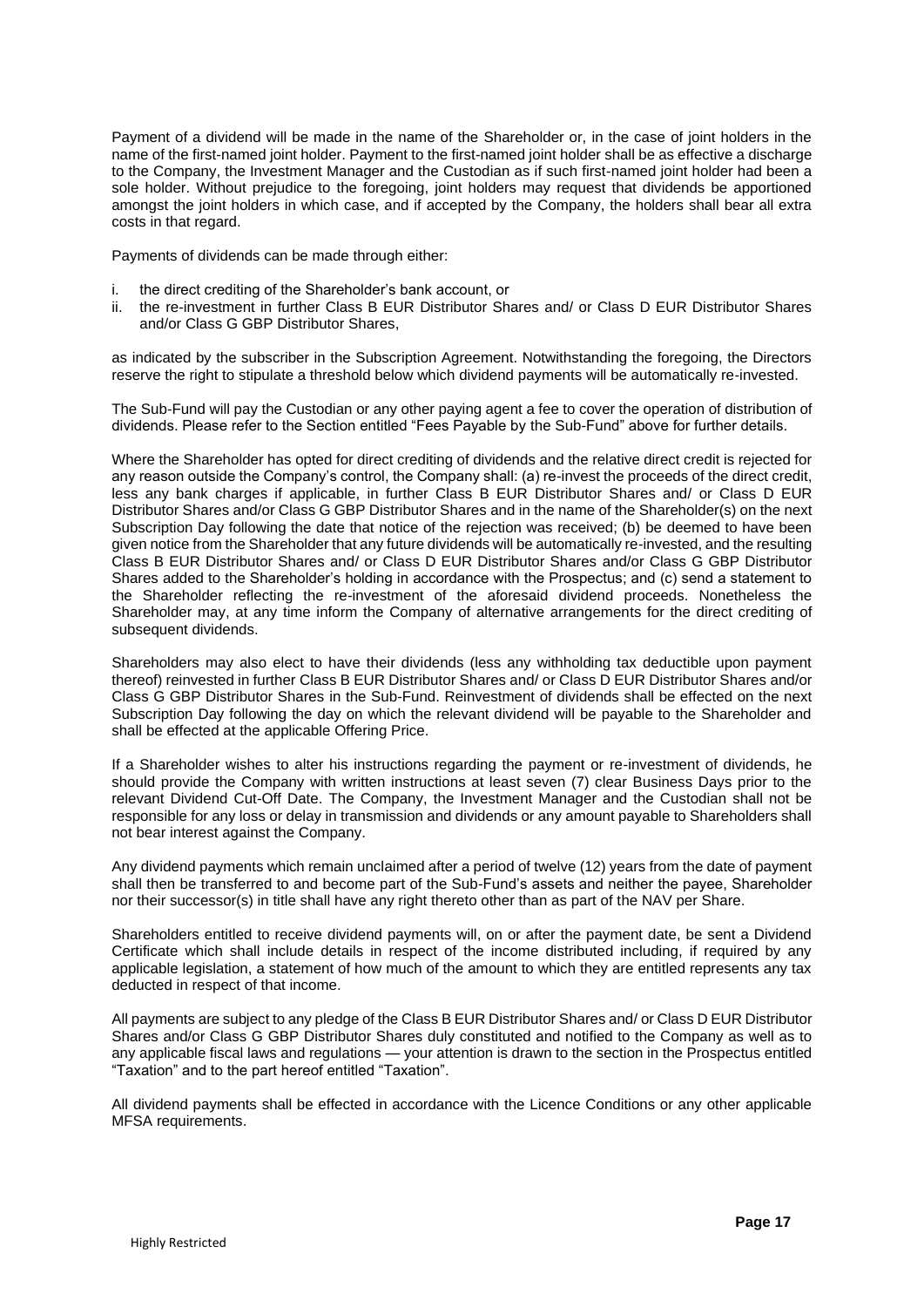#### **Allocation of Income**

Pursuant to the Company's Memorandum and Articles, the income available for allocation in respect of the Class B EUR Distributor Shares and/ or Class D EUR Distributor Shares and/or Class G GBP Distributor Shares shall be the sum recommended by the Directors which shall not be in excess of the income received or receivable by the Sub-Fund in respect of assets (whether in the form of dividends, interest or otherwise) during the relevant period less appropriate expenses in accordance with the Act and the Licence Conditions, nor in excess of the amount available for distribution in accordance with applicable laws and regulations.

In terms of the Licence Conditions, the amount available for allocation is to be calculated by taking the aggregate of the income property received or receivable by the Sub-Fund in respect of the Interim Period or Accounting Period and:

- i. including therein any income equalisation amount received by the Custodian on the Class B EUR Distributor Shares and/ or Class D EUR Distributor Shares and/ or Class G GBP Distributor Shares created during the relevant period, including any resulting from the final valuation;
- ii. adding the Investment Manager's, or the Company's, best estimate of any relief from tax on expenses properly payable out of income of the Sub-Fund in respect of the relevant period;
- iii. deducting the aggregate of all the Investment Manager's, the Custodian's and the Administrator's remuneration in respect of the Sub-Fund properly paid or payable in respect of the relevant period;
- iv. deducting the aggregate of the payments out of income property paid or payable in respect of the relevant period;
- v. deducting such provision for taxation as the Investment Manager, or the Company, after consulting the Auditors considers appropriate;
- vi. deducting the aggregate of those parts of the Redemption Proceeds of Class B EUR Distributor Shares and/ or Class D EUR Distributor Shares and/or Class G GBP Distributor Shares redeemed during the relevant period (including any redeemed by relation to the final valuation) as were attributable to the addition of income property to the calculation of the Redemption Price including any income equalisation amount paid by the Custodian on redemption;
- vii. deducting (or disregarding) and carrying forward of any potential income, if the Custodian and the Investment Manager, or the Company, agree that, because adequate information is normally not available about how that income accrues, it ought generally not to be accounted for on an accrued basis;
- viii. deducting (or disregarding) and carrying forward of any potential income, if the Custodian and the Investment Manager, or the Company, agree that that income is not likely to be received by the Custodian until twelve (12) months after the income allocation date, provided the Auditors are satisfied that the Custodian has made and intends to continue to make all proper efforts to obtain its receipt; and
- ix. adjusting for the re-allocation of the expenses from the "income account" to the "capital account". The Custodian, in consultation with the Investment Manager, or the Company, shall exercise reasonableness in effecting these re-allocations.

At the end of each relevant accounting period, the Custodian shall transfer the positive balance, if any, in the "income account" to an account to be known as the "distribution account". If however, the average payment to Shareholders of the Sub-Fund by way of income during the relevant accounting period would amount to less than fifteen Euro (EUR15) or their equivalent, the Custodian may, acting on the advice of the Investment Manager or the Company, (a) carry the balance in "income account" forward to the next relevant accounting period (and to regard it as received at the start of that period), or (b) credit the income to the "capital account" in which case it will be represented in the NAV per Share.

The Directors may decide to distribute all or part of the balance in the "distribution account" and shall either directly or through the Investment Manager instruct the Custodian accordingly. In that case the Custodian shall carry the remaining balance in the "distribution account" forward to the next relevant accounting period.

On or before the relevant income allocation date, the Custodian shall allocate the available income to the Shareholders rateably in accordance with the number of Class B EUR Distributor Shares and/ or Class D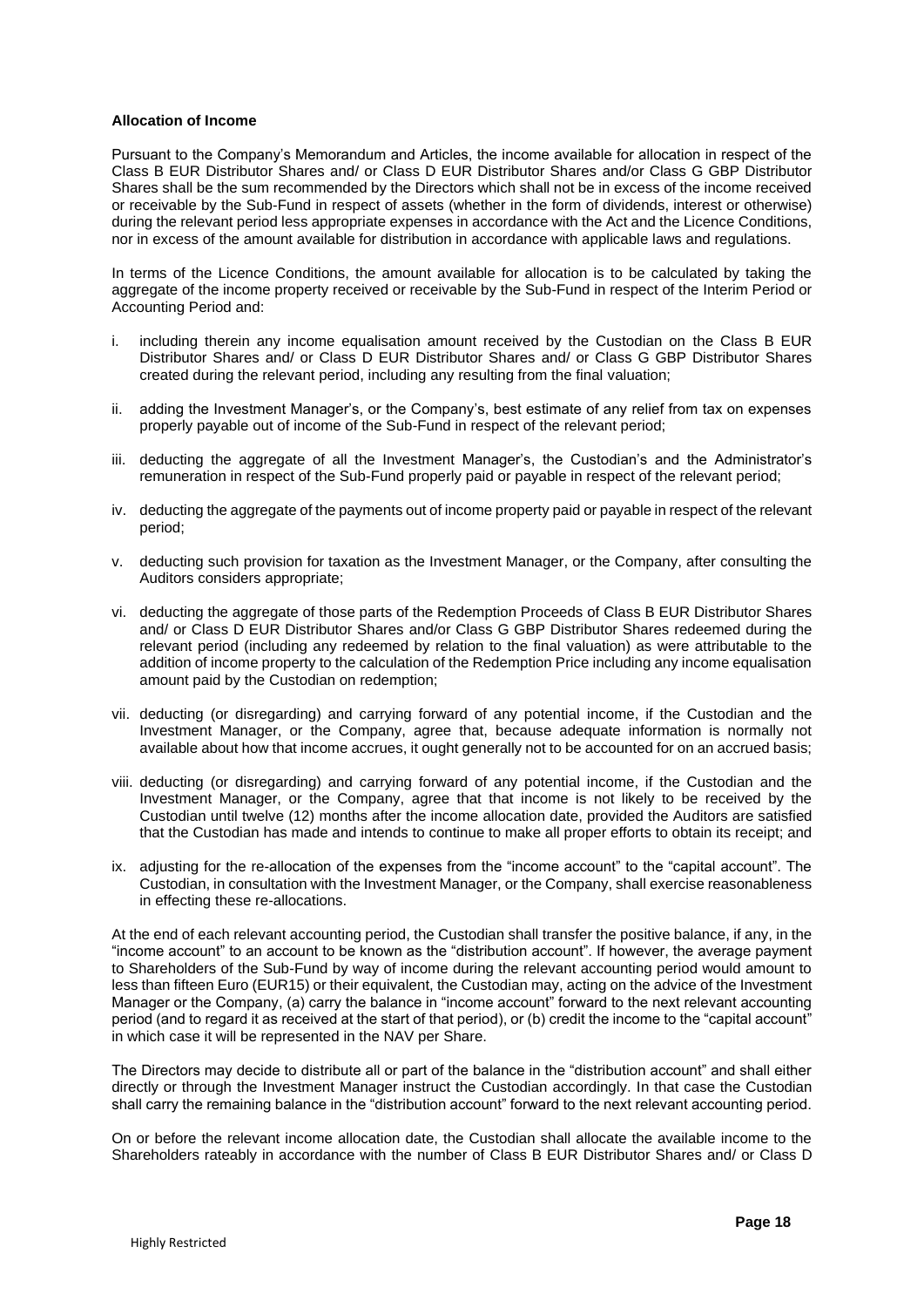EUR Distributor Shares and/ or Class G GBP Distributor Shares held by them on the Dividend Cut-Off Date.

#### **Income Allocation Dates**

Any income which stands to be allocated to the income account in respect of an Interim Period shall be so allocated by not later than two (2) months after the end of each Interim Period as specified in this Prospectus for the purposes of dividend distributions, and in respect of the Accounting Period, the allocation shall be made by not later than two (2) months after the end of the Accounting period.

#### **Equalisation Account**

The Offering Price of any Class B EUR Distributor Shares, Class D EUR Distributor Shares and Class G GDP Distributor Shares generally contains an element representing the accrued income earned by those Class B EUR Distributor Shares and/ or Class D EUR Distributor Shares and/ or Class G GBP Distributor Shares since the start of the relevant Interim Period. This means that investors buying Class B EUR Distributor Shares and/ or Class D EUR Distributor Shares and/ or Class G GBP Distributor Shares buy a percentage of net income, and the corresponding portion of the Offering Price (the equalisation payment) will be notionally credited by the Company to an equalisation account for the Sub-Fund.

The equalisation account will be maintained in order to ensure that equal amounts are distributed in respect of each Class B EUR Distributor Share, Class D EUR Distributor Share and Class G GBP Distributor Share notwithstanding different dates of issue.

When an equalisation payment has been effected, any subsequent dividends in relation to the relevant Class B EUR Distributor Shares, Class D EUR Distributor Shares and Class G GBP Distributor Shares shall include an amount corresponding to the aforesaid equalisation payments and paid out of the equalisation account. However, the said amount shall not be included as part of the dividend in the event that the Directors exercise their discretion (as described hereunder) not to consider equalisation when determining distributions.

The Redemption Price of any Class B EUR Distributor Shares, Class D EUR Distributor Shares and Class G GBP Distributor Shares will also include an equalisation payment in respect of the net income of the Sub-Fund since the start of the relevant Interim Period up to the date of redemption, and upon the redemption of any Class B EUR Distributor Shares and/ or Class D EUR Distributor Shares and/ or Class G GBP Distributor Shares based on that Redemption Price, a sum equal to that part of the Redemption Price of a Class B EUR Distributor Share and/ or Class D EUR Distributor Shares and/ or Class G GBP Distributor Shares which reflects net income (if any) accrued up to its date of redemption will be deemed to be an equalisation charge and debited to the equalisation account.

In the absence of significant fluctuations between the redemption and issue of Class B EUR Distributor Shares and/ or Class D EUR Distributor Shares and/ or Class G GBP Distributor Shares, the Directors may choose not to consider equalisation when determining distributions to Shareholders or to pay to such Shareholders any excess of equalisation credits over debits. Any fluctuations between redemption and issue of shares that could have an effect of one per cent (1%) or more on the NAV per Share shall be considered significant.

# <span id="page-18-0"></span>**Sub-Fund Expenses**

The Sub-Fund shall bear the costs incurred for the establishment and licensing of the Sub-Fund and the offering of the Shares, including annual licence fees, fees and expenses for the preparation and publication of the Offering Supplement (including updates and amendments) and all legal costs and out of pocket expenses in relation to it.

### <span id="page-18-1"></span>**Documents Available for Inspection**

Copies of the following documents shall be available for inspection at the registered office of the Company or at the offices of the Administrator (see Directory at last page hereof) during normal business hours:

- (1) Memorandum & Articles of Association, and Certificate of Incorporation of the Company;
- (2) The latest Prospectus, and Offering Supplements for all Sub-Funds;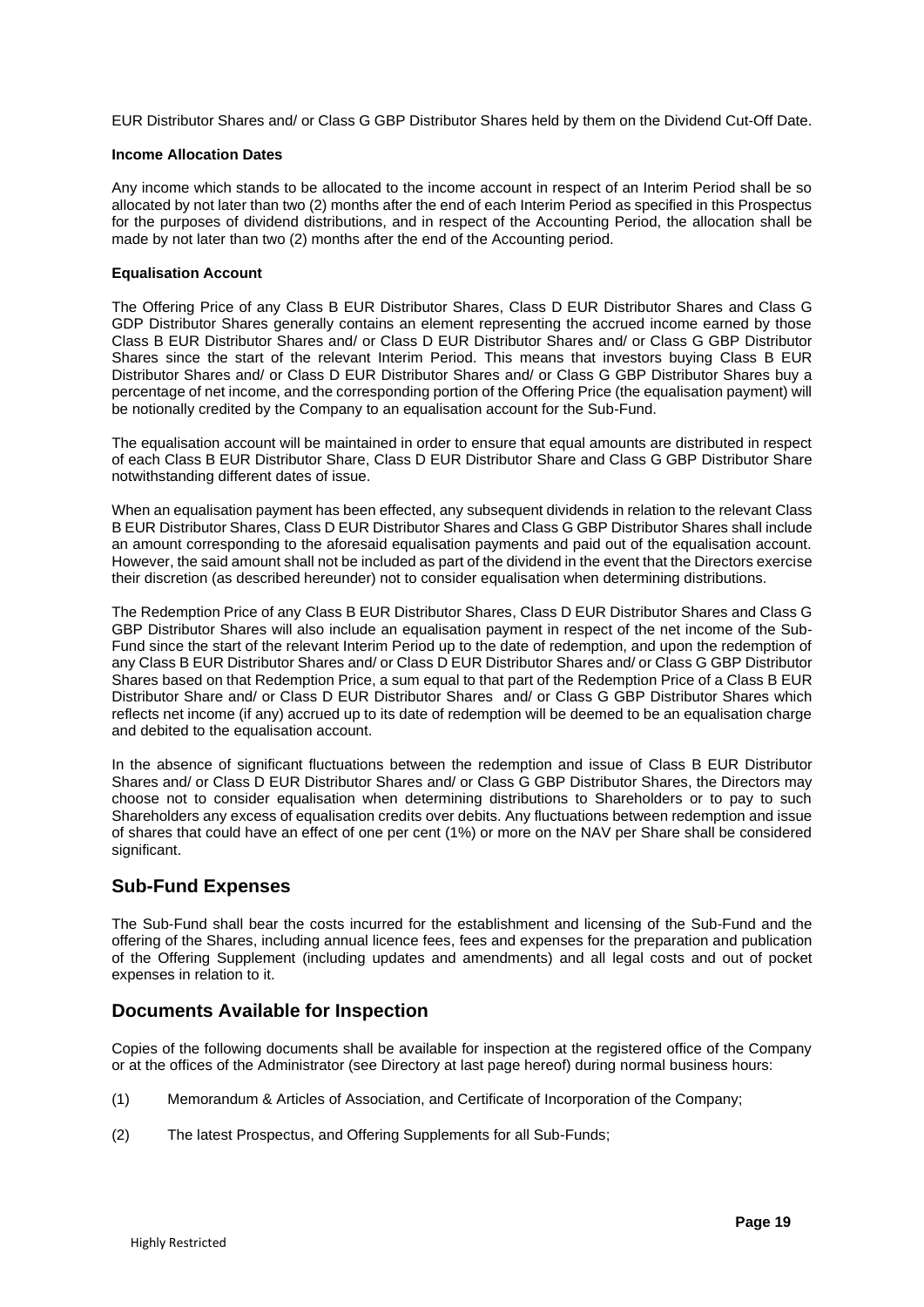- (3) All Key Investor Information Documents;
- (4) Investment Management Agreement;
- (5) Custody Agreement;
- (6) Administration Agreement;
- (7) Investment Services Act; and
- (8) The latest Annual and Half Yearly report of the Company.